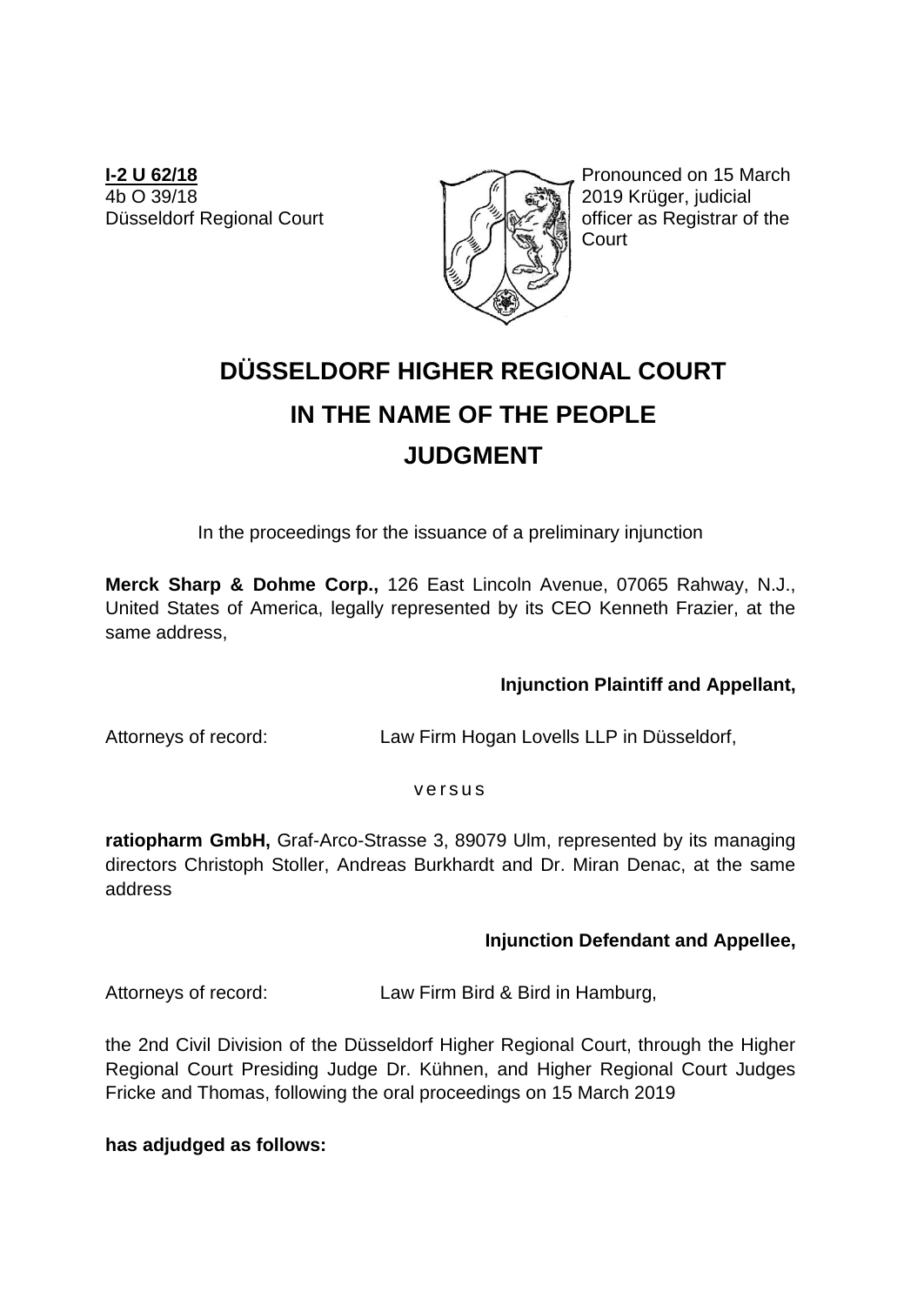- I. The appeal of the judgment of Civil Division 4b of the Düsseldorf Regional Court pronounced on 1 October 2018 is dismissed.
- II. Injunction Plaintiff shall bear the costs of the appellate proceedings.
- III. The judgment is enforceable.
- IV. The value in dispute is assessed at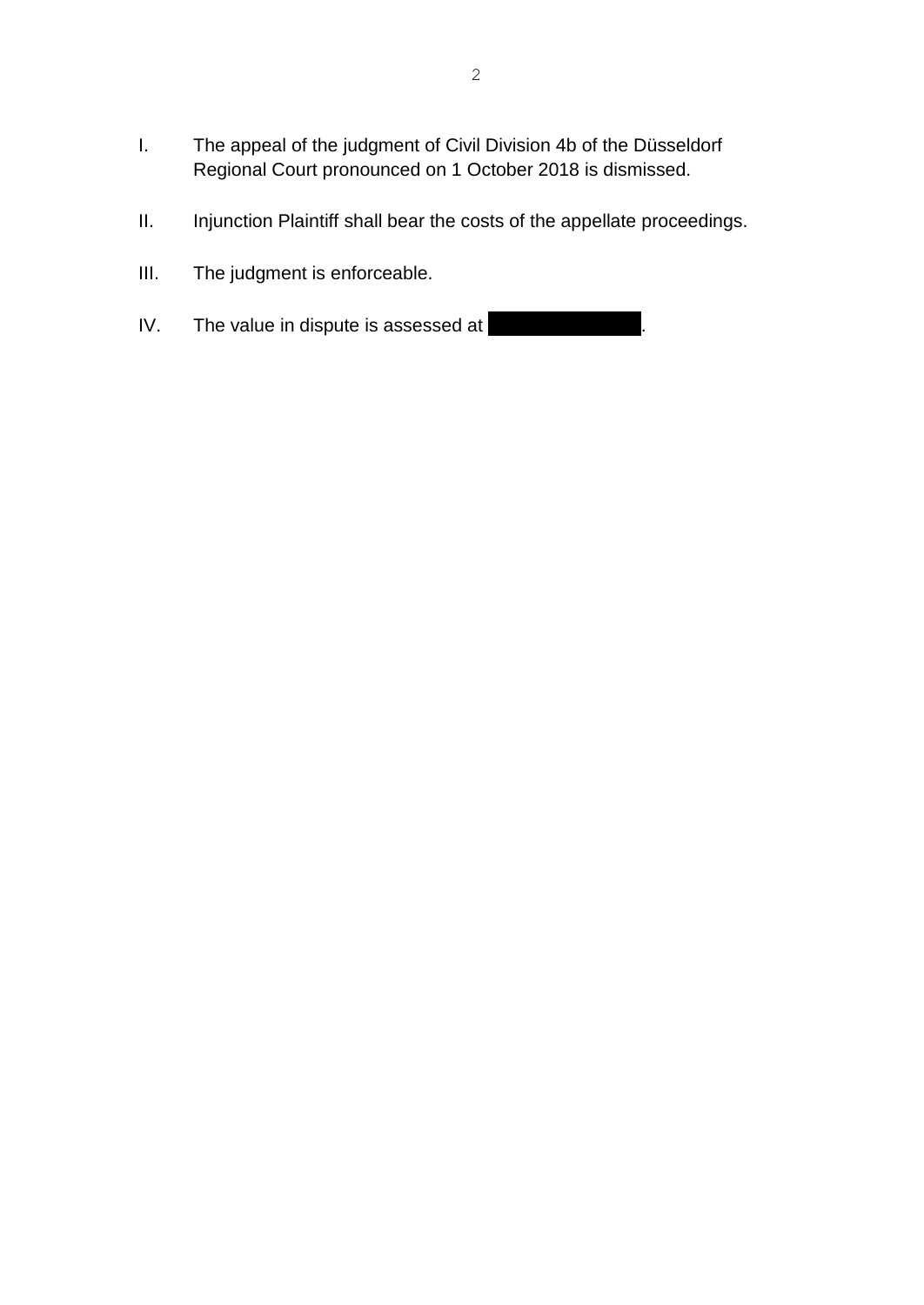### **Grounds:**

**I.**

A presentation of the facts of the case is dispensed with in accordance with Sections 540 para. 2, 313a para. 1 sentence 1, 542 para. 2 sentence 1 of the German Code of Civil Procedure (ZPO).

## **II.**

The admissible appeal remains unsuccessful on the merits.

The Regional Court rightly rejected the injunction application based on the supplementary protection certificate of injunction DE 12 2004 000 026.1 because of doubts as to the legal validity of the certificate of injunction.

1.

In order to reduce the risk of an erroneous decision with grave consequences, the issuance of a preliminary injunction in patent matters generally only comes into consideration if both the validity of the property right in suit and the issue of patent infringement are ultimately to be deemed so clearly in favour of the applicant that an erroneous decision that might have to be revised in subsequent main proceedings is not seriously to be expected (Division, InstGE 12, 114 – Harnkatheterset; Karlsruhe Higher Regional Court, InstGE 11, 143 – VA-LCD-Fernseher; Hamburg Regional Court GRUR-RR 2015, 137 – Hydraulikschlauchgriffteil). Conversely, the clearer the two factors can be assessed in favour of the holder of the property right, the less justified it is to nonetheless refrain from granting interim relief in view of potential competition interests of the respondent. In cases involving a clear legal validity and infringement situation, further considerations as regards a balancing of interests are superfluous as a rule (Division, judgment of 27 October 2011 – I-2 U 3/11; judgment of 10 November 2011 – I-2 U 41/11) and the need for interim relief in individual cases can result from the unambiguous legal position as such (Division, judgment of 10 November  $2011 - 1-2$  U 41/11). In the present case, a preliminary injunction order – as the Regional Court rightly held – is ruled out.

2.

True, it is common ground between the parties that Injunction Defendant's challenged preparation makes literal use of the technical teaching of the certificate of injunction and that Injunction Defendant cannot claim any justification, so that the question of infringement must clearly be answered in favour of Injunction Plaintiff.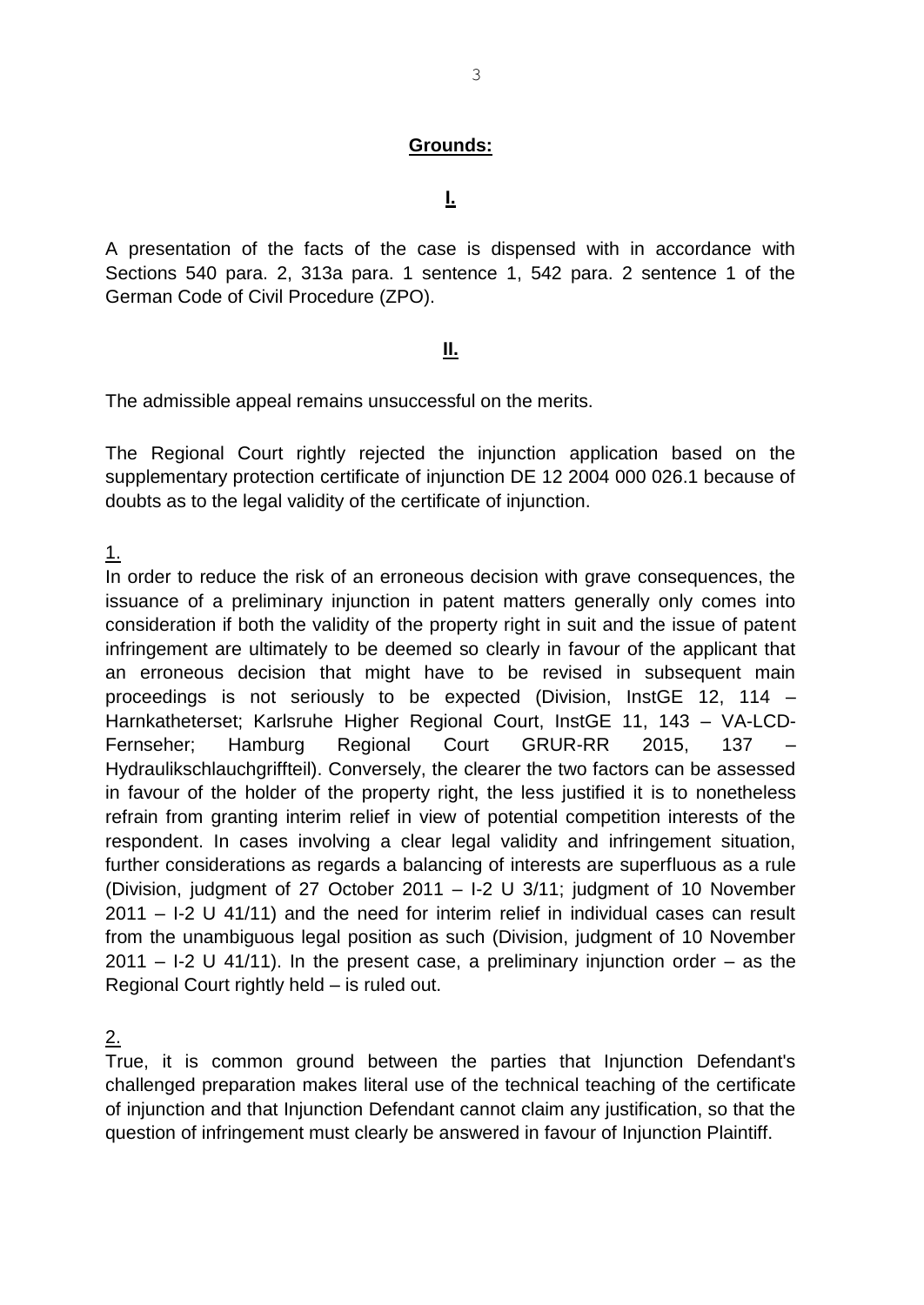#### 3.

However, the Regional Court rightly regarded the validity of the certificate of injunction that has been challenged by various nullity actions as inadequately secured, which is why, despite the given situation of use, an order for a prohibitory injunction cannot come into consideration.

#### a)

In principle, adequate legal validity can only be assumed if the property right of injunction has already survived contentious opposition or nullity proceedings at first instance (Division, InstGE 9, 140, 146 – Olanzapin, InstGE 12, 114 – Harnkatheterset, Karlsruhe Higher Regional Court, GRUR-RR 2015, 509 – Ausrüstungssatz), irrespective of whether the validity dispute was conducted between the persons involved in the preliminary injunction proceedings or between third parties. Nevertheless, the requirement of a contentious legal validity decision in favour of the applicant can be waived – but not the need to convince the infringement court dealing with the request for injunction of the legal validity of the property right of injunction (Division, judgment of 10 December 2015 –  $I - 2$  U 35/15) – in special cases, for example, if there are "exceptional circumstances" which make it unacceptable for the applicant to await the outcome of the opposition or nullity proceedings due to the disadvantages which threaten him from the imminent commencement or continuation of acts of infringement (Division, InstGE 12, 114 – Harnkatheterset).

Such circumstances are generally given when acts of infringement of a generics company are involved (Division, GRUR-RR 2013, 236 – Flupirtin-Maleat). While the damage caused by them in the event that the patent is upheld later on is often enormous and (in view of the decline in prices caused by the corresponding fixing of fixed amounts) irreparable, the only consequence of an injunction that is unjustified (because the patent is later on destroyed) is that the generic drug company was kept out of the market unjustly for a period of time, which however can be fully compensated through corresponding claims for damages against the patentee. It should also be borne in mind that the generics company generally does not assume any economic risks of its own, because the preparation has been subjected to sufficient medical testing and is established in the market thanks to the IPR holder. For this reason, a prohibition order must be handed down even if the infringement court is unable to attain final certainty as to validity in the absence of an expert vote on the legal validity, provided the infringement court (on the basis of the assessment it is capable of in view of the technical matter concerned) arrives at the conviction (in the sense of sufficient substantiation) that the property right of injunction is valid due to the fact that the lack of patentability of the subject matter of its invention will not be able to be established (Division, judgment of 10 December 2015 – I-2 U 35/15; Düsseldorf Higher Regional Court, judgment of 11 January 2018 – I-15 U 66/17). To that end, this means that from the perspective of the infringement court, either the better arguments are *in favour* of patentability such that it may be positively affirmed, or the question of patentability (in consideration of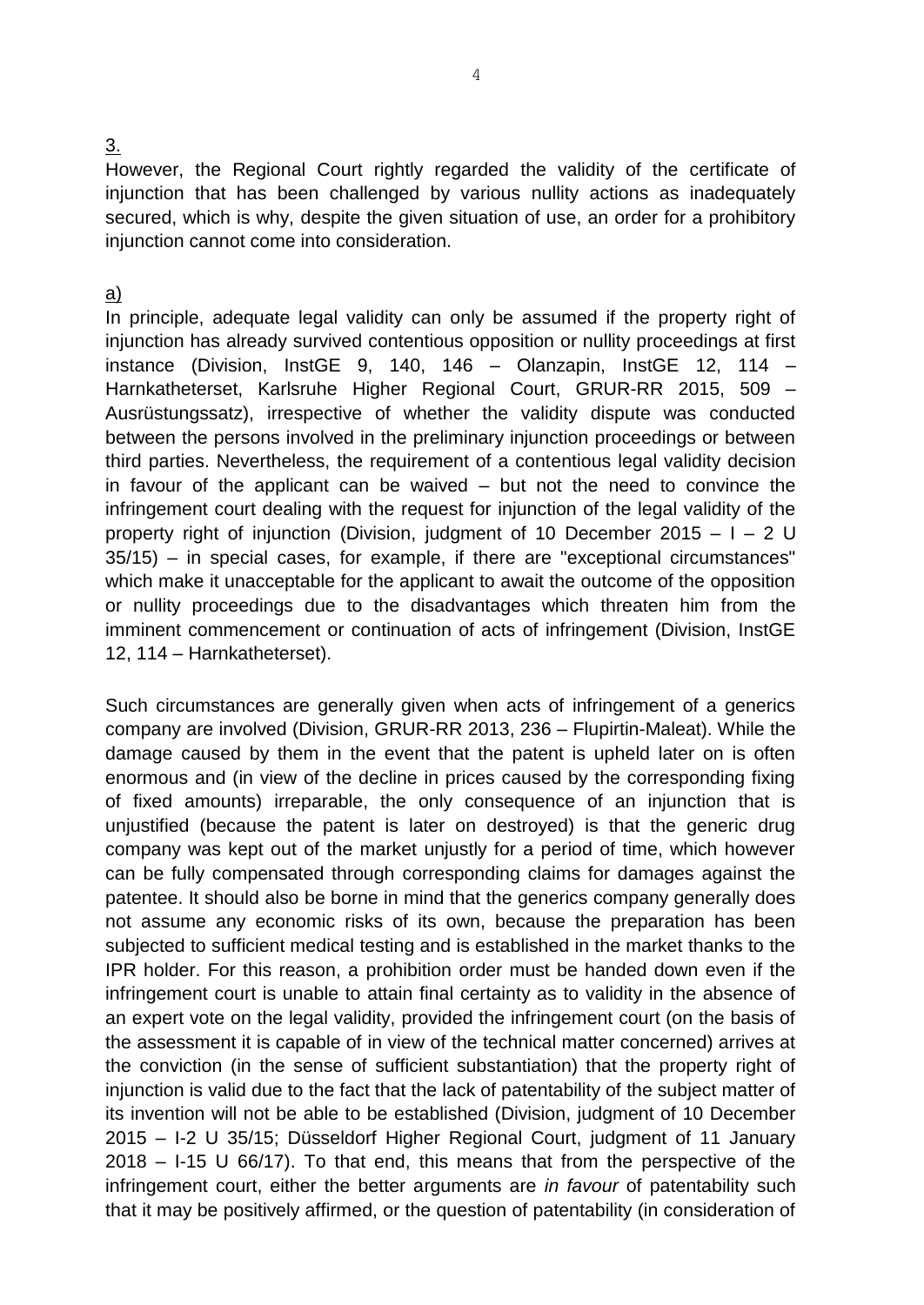the distribution of the burden of proof applicable in validity proceedings) must at least remain unclear, so that the infringement court, if it were to decide the matter itself in place of the Patent Office or the Federal Patent Court, would have to affirm its validity (Division, BeckRS 2014, 04902 – Desogestrel).

"Exceptional circumstances" can arise further – and independently – from the fact that the expiry of the property right of injunction is imminent, so that a main action can no longer lead to success for reasons of time (cf. Düsseldorf Higher Regional Court, judgment of 11 January 2018 – I-15 U 66/17). If the applicant's reference to a first-instance decision in the ongoing legal validity proceedings would mean that no further legal protection would be granted at all against the alleged acts of infringement before the end of the term of protection, the infringement court itself must take up the challenge to legal validity and grant the requested injunction if it affirms the patentability (because no ground for revocation or nullity can be established) (Division, BeckRS 2014, 04902 – Desogestrel; Düsseldorf Higher Regional Court, judgment of 11 January 2018 – I-15 U 66/17).

#### <u>b)</u>

In the case in dispute, both of the aforementioned aspects suspend the requirement of a positive contentious decision on the legal validity of the certificate of injunction. The subject of the infringement attack are offering and distribution acts by a generic company; the certificate of injunction is moreover a few days from its expiry (02 April 2019). The Division is therefore obligated to assess the probable success of the nullity attacks against the certificate of injunction.

## c)

The necessary review leads to the conclusion that the legal validity of the property right of injunction is countered by grave concerns. In concordance with the Regional Court, the Division is convinced that the ground of nullity of Article 15(1)(a) of Regulation No. 469/2009 (hereinafter: SPC Regulation) is given, because the SPC of injunction was not issued in accordance with the provisions for its grant under Article 3 of the SPC Regulation. Admittedly, when the SPC was filed on 22 June 2004, the certificate-protected product "*ezetimibe ... in combination with simvastatin*" was protected by the basic patent EP 0 720 599 B1, which was in force until 14 September 2014 (Article 3(a) of the SPC Regulation; however, a supplementary protection certificate had already been granted for the product of the certificate of injunction in the form of DE 102 99 001.1, thereby excluding the granting of a further, second certificate pursuant to Article 3(c) of the SPC Regulation.

## aa)

The basic patent EP 0 720 599 B1, filed on 14 September 1994, relates to the treatment and prevention of atherosclerosis (colloquially also known as arteriosclerosis), which – among other factors – is mainly caused by an elevated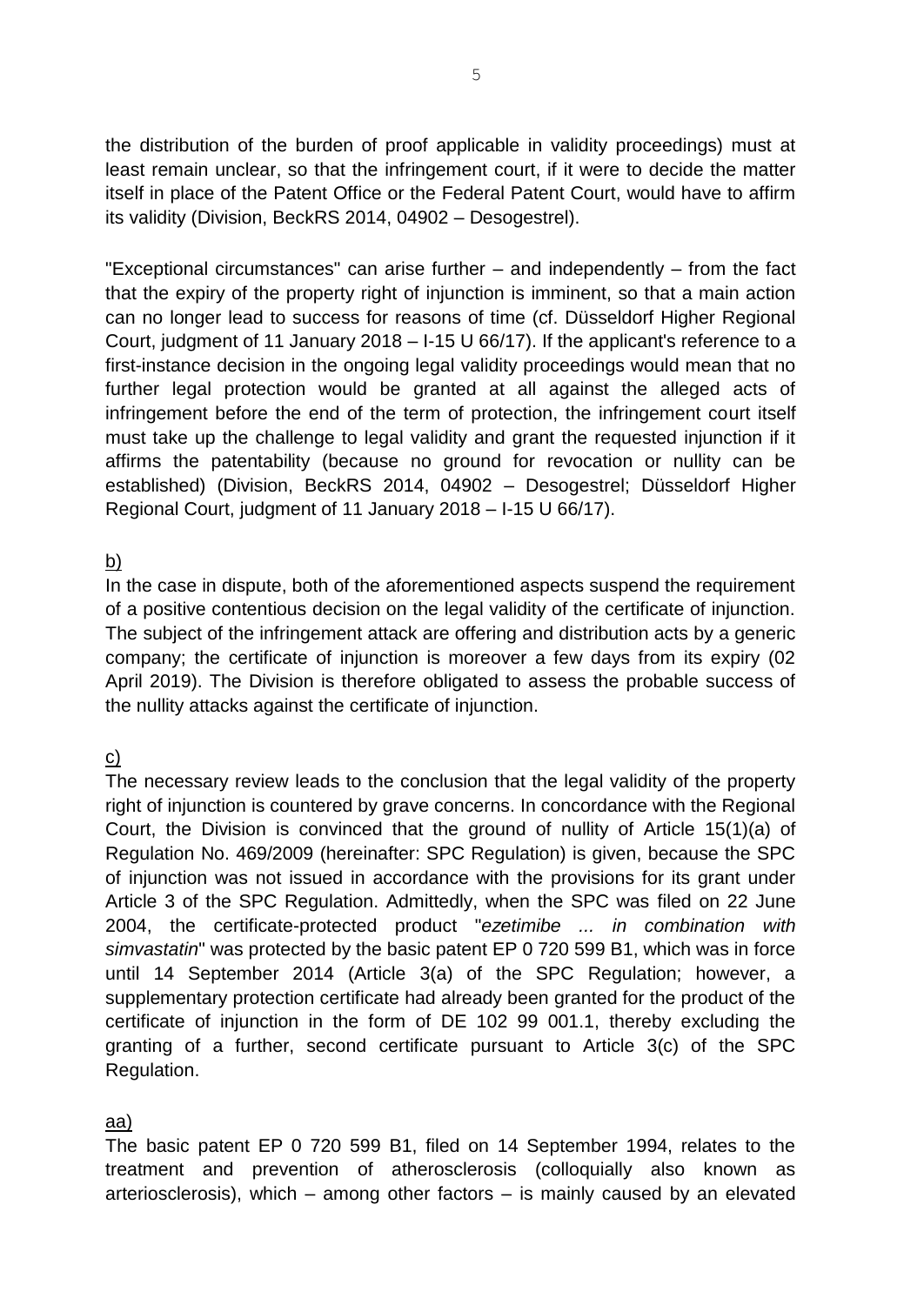blood cholesterol level. For this reason, this should be reduced in order to reduce the risk of atherosclerotic disease, especially of the coronary arteries.

The basic patent takes two paths to achieve this, as already been clearly in the wording of its claims.

- Claim 1 provides protection for a particular chemical compound group, namely hydroxy-substituted azetidinones, which – as is apparent from the specification of sub-claim 8 – includes the compound ezetimibe. Said azetidinones inhibit the absorption of dietary cholesterol in the intestine, which, in turn, results in less cholesterol being available in the liver that is processed into hepatic lipoprotein there, which (after metabolisation to low density lipoproteins) can cause increased atherosclerosis.
- Claim 9 additionally protects a pharmaceutical composition comprising (in an effective amount) the described hydroxy-substituted azetidinone, especially ezetimibe, (alone or) in combination with a cholesterol biosynthesis inhibitor, in a pharmaceutically acceptable carrier. As indicated by sub-claim 17, the cholesterol biosynthesis inhibitor to be combined with ezetimibe may be simvastatin (besides other chemical compounds also mentioned in sub-claim 17). The additionally used cholesterol biosynthesis inhibitors  $act - as$  the term already indicates  $-$  to the effect that the body's own production of cholesterol in the liver is inhibited.

The sole starting point – scil. reduced dietary cholesterol absorption by means of hydroxy-substituted azetidinones (claim 1), notably ezetimibe (claim 8) – or the dual starting point for a reduction in blood cholesterol – scil. 1) reduced dietary cholesterol absorption by means of hydroxy-substituted azetidinones, notably ezetimibe, and (2) decreased synthesis of harmful cholesterol in the liver by means of the use of biosynthesis inhibitors such as simvastatin (claims  $9, 8, 17$ ) – is also clearly indicated to those skilled in the art in the descriptive text. Thus, it already mentions at the outset (translation into German, top of page 1) that the invention "*relates to hydroxy-substituted azetidinones useful as hypocholesterolemic agents in the treatment and prevention of atherosclerosis, and to the combination of a hydroxy-substituted azetidinone of this invention and a cholesterol biosynthesis inhibitor for the treatment and prevention of atherosclerosis.*" Under the heading "Summary of the invention" (translation into German, page 7) it further states: "*The present invention also relates to a method of reducing plasma cholesterol levels,*  and to a method of treating or preventing atherosclerosis, comprising administering *to a mammal in need of such treatment an effective amount of a combination of a hydroxy-substituted azetidinone cholesterol absorption inhibitor … and a cholesterol biosynthesis inhibitor. That is, the present invention relates to the use of a hydroxysubstituted azetidinone cholesterol absorption inhibitor … for combined use with a cholesterol biosynthesis inhibitor (and, similarly, use of a cholesterol biosynthesis*  inhibitor for combined use with a hydroxy-substituted azetidinone cholesterol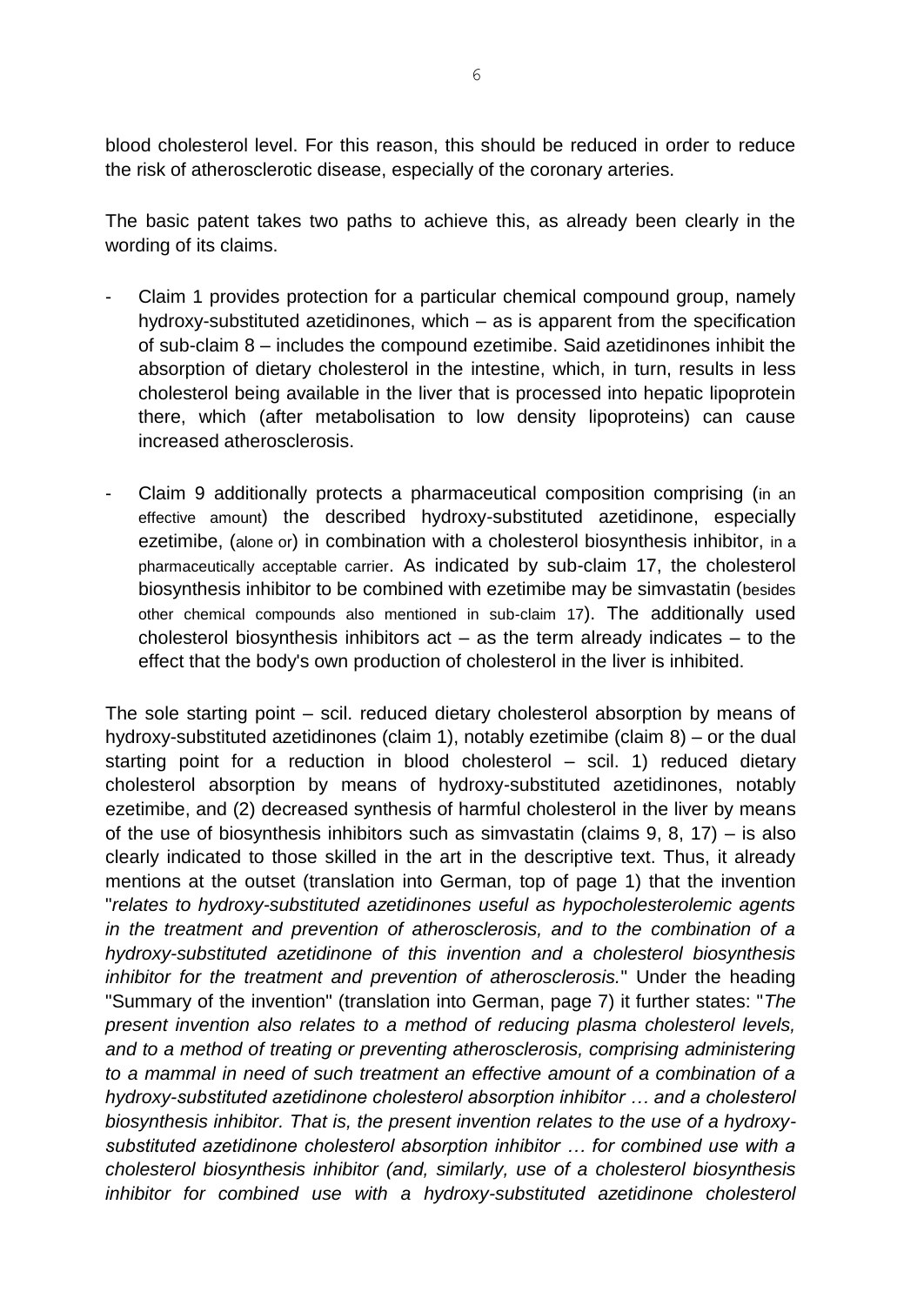*absorption inhibitor…) to treat or prevent atherosclerosis … In yet another aspect, the invention relates to a pharmaceutical composition comprising an effective amount of a hydroxy-substituted azetidinone cholesterol absorption inhibitor…, a cholesterol biosynthesis inhibitor, and a pharmaceutically acceptable carrier."* The further text of the specification (translation into German, page 33) then provides more detailed dosage instructions as follows: "*For the combinations of this invention wherein the hydroxy-substituted azetidinone is administered in combination with a cholesterol biosynthesis inhibitor, the typical daily dose of the cholesterol biosynthesis inhibitor is 0.1 to 80 mg/kg of mammalian weight per day ...*"

#### bb)

Under the given circumstances, the Regional Court rightly concluded that the basic patent "protects" the active ingredient composition of the certificate of injunction (scil. ezetimibe + simvastatin) within the meaning of Article 3(a) of the SPC Regulation.

How said provision should be interpreted follows – conclusively, finally, and without exception – from the preliminary ruling of the CJEU of 25 July 2018 in Case C-121/17 (Teva v. Gilead). It may well be that the preceding case law of the Court of Justice of the European Union gave rise to ambiguities relating to the interpretation of Article 3(a) of the SPC Regulation, which – as can be inferred from the Commission's own description of the "main proceedings and the question referred for a preliminary ruling" in paras. 24-28 of its judgment of 25 July 2018 – were the motivation and the reason, even according to the CJEU's understanding, to again turn to it in the context of a request for a preliminary ruling. That the question referred was not handled in the composition of the single chamber – like the preceding decisions – but in the special plenary session of the Grand Chamber (which only sits when a Member State or a Union institution, that is a party to certain proceedings, so requests, or in particularly complex or important cases) quite clearly takes account of the lack of clarity of the jurisprudence described above and pursues the obvious purpose of providing final clarity with the renewed referral for a preliminary ruling and clarifying with binding effect – beyond the previous, potentially not entirely consistent decisions of various chambers – how the CJEU case law is to be understood in its entirety and with what exact content Article 3(a) of the SPC Regulation is therefore to be applied by all authorities and courts of the Member States – and thus also by the German Federal Patent Court and, if applicable, subsequently by the German Federal Court of Justice in the pending nullity proceedings against the certificate of injunction. The intention to bring about overarching legal clarity is evident not least from the fact that the Grand Chamber, in its considerations, extensively discusses the previous case law of the CJEU in order to finally establish the rules under which it is to be determined whether the product of the certificate is "protected" by the basic patent.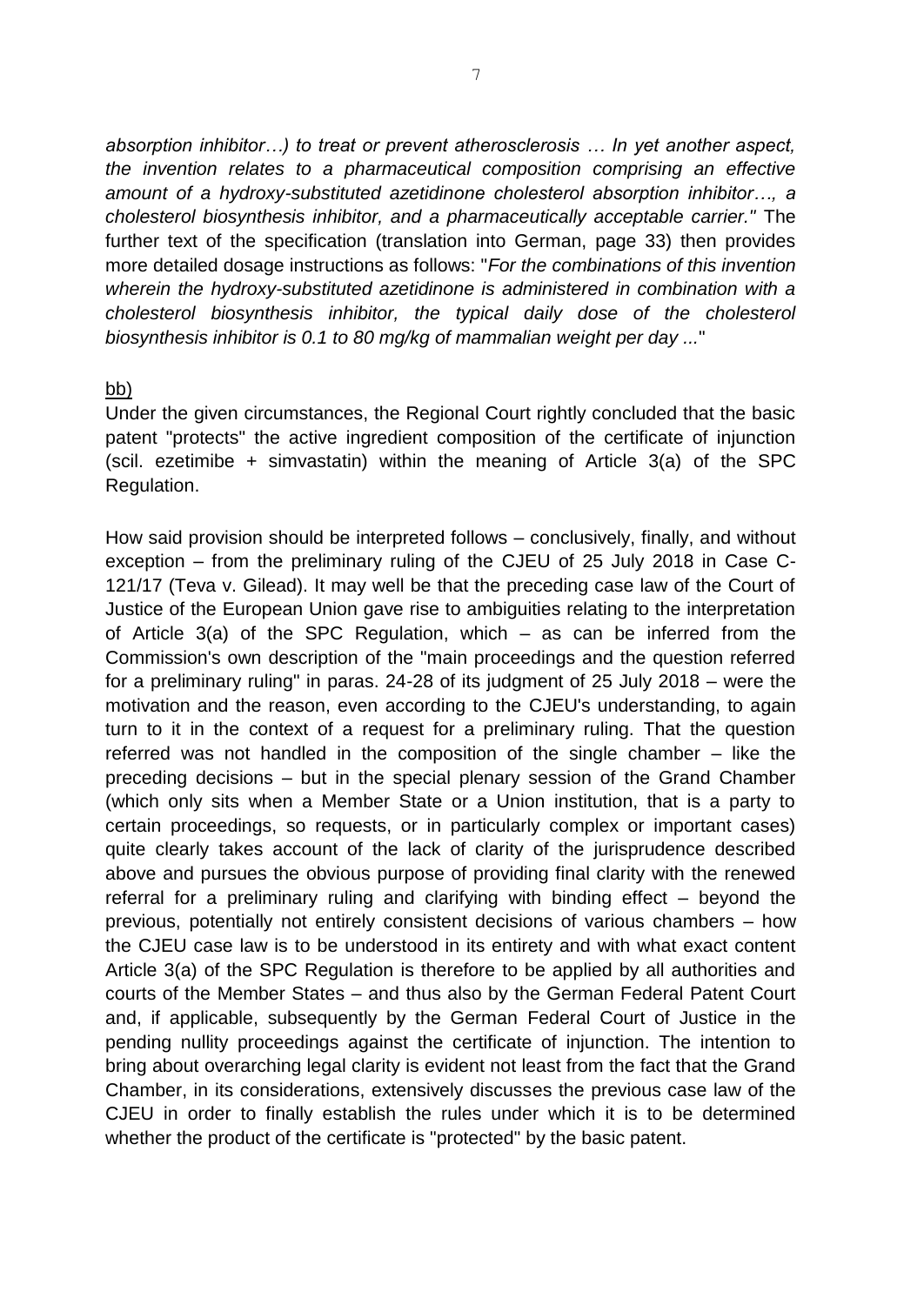According to this, it does not suffice for the protection conferred by the basic patent that the active ingredient or combination of active ingredients of the certificate falls under the scope of protection of the basic patent (paras. 33, 53). Instead, the certificate product must represent the (narrower) subject matter of the basic patent. This is the case if the active ingredient/active ingredient composition claimed with the certificate application is expressly mentioned in the claims of the basic patent as a suitable means for the solution of the invention with the specificity (i.e. as such) corresponding to the certificate application (judgment, paras. 37, 53). If the active ingredient/active ingredient combination filed for the certificate does not find specific mention there, for example because the claim merely contains a functional feature or an overarching class of active ingredients under which the active ingredient/active ingredient combination can be subsumed in view of its inherent effects and/or properties, then it is necessary that the claims of the basic patent (e.g. with their functional definition) relate necessarily and specifically to the active ingredient/active ingredient composition filed for the certificate (judgment, paras. 37, 53). Whether the general (e.g. functional) feature in this sense focuses implicitly on the active ingredient/active ingredient combination in question is to be assessed from the point of view of the skilled person with the knowledge of the priority date, on the basis of the prior art as well as the patent description and the patent drawings (if any) (judgment, paras. 48-49, 51-53).

In the case in dispute, this means that the active ingredient combination of the certificate of injunction (ezetimibe + simvastatin) already enjoys the protection of the basic patent simply because sub-claim 9 is directed to a combination pharmaceutical product, preferably containing ezetimibe (sub-claim 8) as the first active ingredient and simvastatin (sub-claim 17) as the second active ingredient. The composition of the active ingredient of the certificate is therefore explicitly mentioned in the sense of the CJEU case law – processing because of its concrete designation in claims 9, 8 and 17 of the basic patent – and is consequently "protected" by the basic patent within the meaning of Article 3(a) of the SPC Regulation.

#### cc)

However, the active ingredient combination of the certificate of injunction (ezetimibe + simvastatin) is the subject of a previously issued certificate, namely DE 102 99 001.1 for the active ingredient "*ezetimibe or a pharmaceutically acceptable salt thereof*," so that the granting of a further certificate is no longer possible (Article 3(c) of the SPC Regulation).

#### (1)

According to Article 2 of the SPC Regulation, a supplementary protection certificate may be granted for any product protected by a patent whose distribution is authorised under medicinal product law. If a basic patent protects several products that differ from each other, it is possible to obtain several certificates on the basis of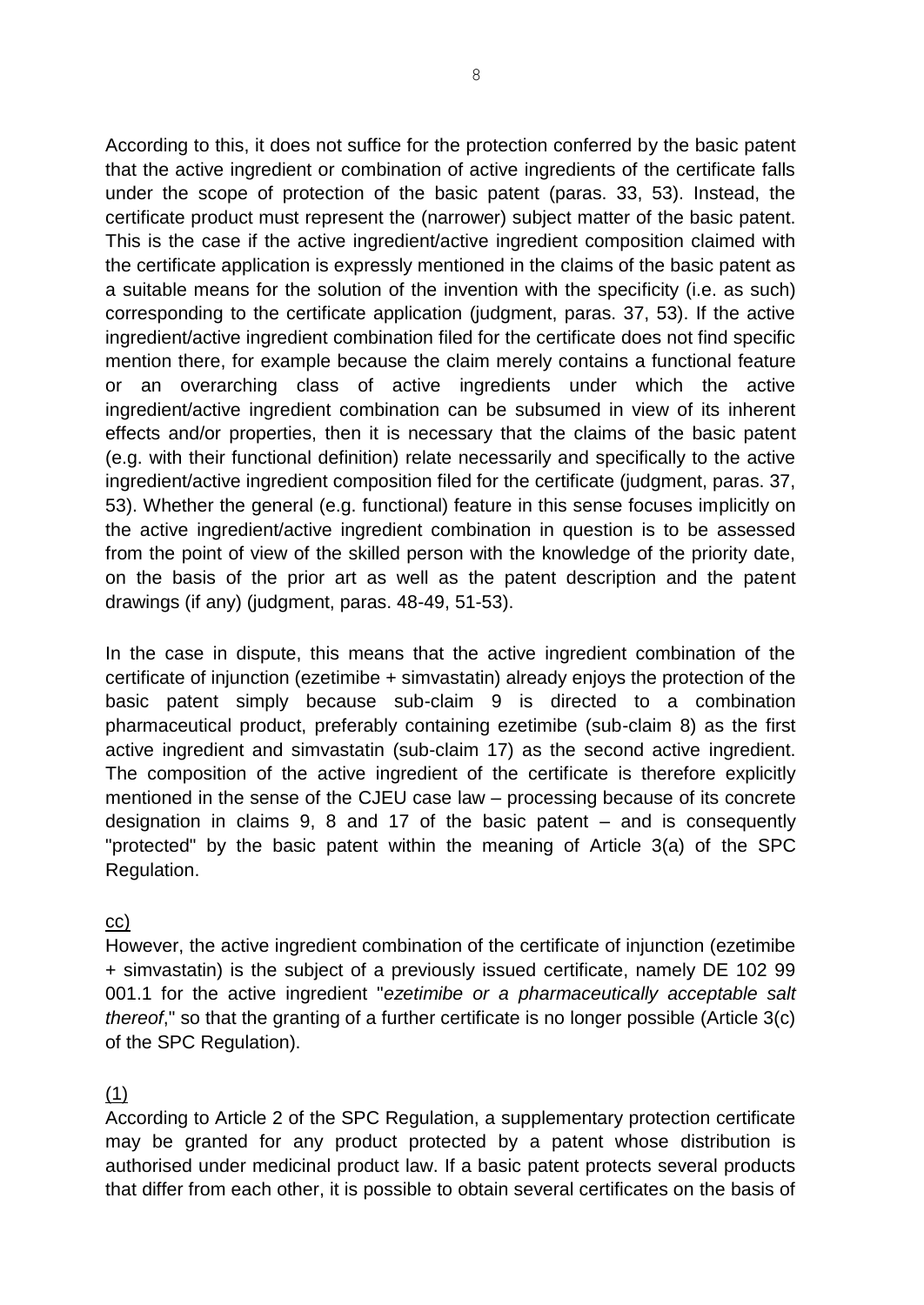*one* patent, namely a certificate for each of the different products protected by the basic patent (CJEU, judgment of 12 March 2015 – C-577/13 (*Actavis v. Boehringer*), para. 33; CJEU, judgment of 12 December 2013 – C-443/12 (*Actavis v. Sanofi*), para. 29). This is also in line with the purpose and purpose of the certificate protection, which is designed to re-establish a sufficient period of effective protection of a basic patent by permitting the holder to enjoy an additional period of exclusivity on the expiry of his patent, which is intended to compensate, at least in part, for the delay to the commercial exploitation of his patented invention by reason of the time which has elapsed between the date on which the application for that patent was filed and the date on which the first marketing authorisation in the European Union was granted (CJEU, judgment of 12 March 2015-C 577/13 (*Actavis v. Boehringer*), para. 34; CJEU, judgment of 12 December 2013 – C-443/12 (*Actavis v. Sanofi*), para. 31). This does not actually mean that the medicinal product-specific delays in exploitation must be compensated for in their entirety, i.e. in relation to all possible aspects of the invention. In particular, an extension of the period of protection does not have to take place with respect to all the different pharmaceutical compositions that are possible or expedient with the patented active ingredient (CJEU, judgment of 12 March 2015 – C-577/13 (*Actavis v. Boehringer*), para. 35; CJEU, judgment of 12 December 2013 – C-443/12 (*Actavis v. Sanofi*), para. 40). If the basic patent has several different subject matters, however, the concept of an extended period of protection for the subject of the invention of the basic patent applies to each individual one of the various subjects of the invention of the basic patent, and not just to an individual one of them (indeed which?).

## (2)

In circumstances comparable to the disputed case with regard to the formal property right situation, the CJEU nevertheless prohibited the granting of a second SPC for a combination of active ingredients in the above-cited decisions *Actavis v. Boehringer* and *Actavis v. Sanofi*, after a first SPC had already been granted for the patented active ingredient. As in the case decided, there as well, the single active ingredient (in this case ezetimibe) was protected as *one* component of the active ingredient composition and in addition the active ingredient combination (in this case ezetimibe + simvastatin) by corresponding claims of the basic patent, while the second active ingredient of the active ingredient combination (in this case simvastatin) was not the subject of protection of the basic patent as such (CJEU, judgment of 12 December 2013 – C-443/12 (*Actavis v. Sanofi*), paras. 26, 30, 32, 36, 41-43; CJEU, judgment of 12 March 2015 – C-577/13 (*Actavis v. Boehringer*), paras. 26, 36, 37).

- In the *Actavis v. Sanofi* case, claim 1 of the basic patent related to the active ingredient irbesartan, and claim 20 to a pharmaceutical composition containing irbesartan in association with a diuretic – which was not specified in the patent (judgment, para. 11). A first SPC was granted to the patent proprietor for the active ingredient irbesartan, and a second SPC subsequently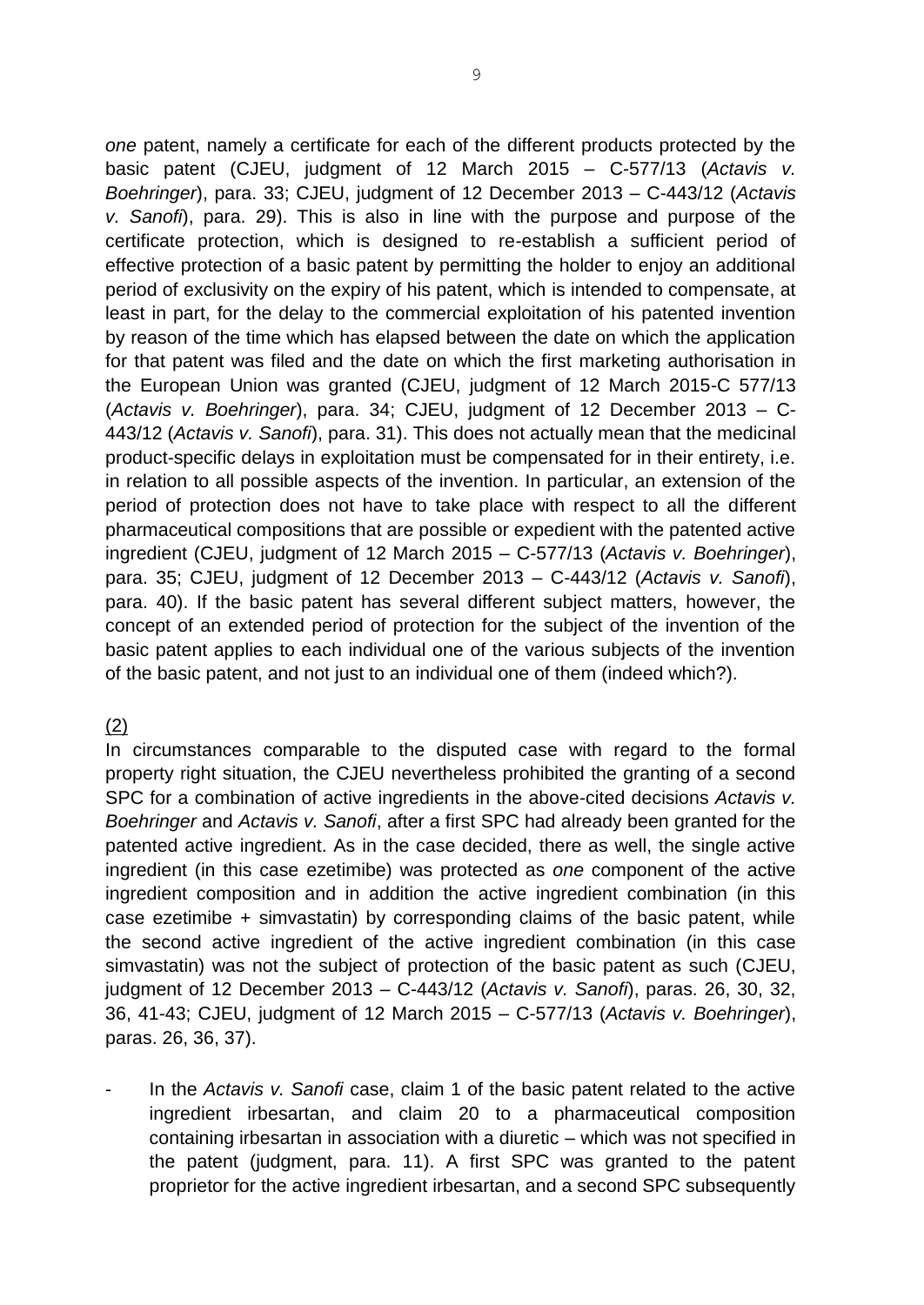for a medicinal product composed of irbesartan and the diuretic hydrochlorothiazide (judgment, paras. 13-14).

In the description of the facts (judgment, para. 15), it is stated that the combination of the active ingredients is associated with a merely additive effect, and therefore no other therapeutic effects are achieved with the active ingredient composition when compared with the effects obtained as a result of the separate administration of those two active ingredients.

- In the *Actavis v. Boehringer* case, claims 5 and 8 of the basic patent related to the active ingredient telmisartan. The patent proprietor had obtained a first SPC for this same active ingredient; it then sought another SPC for a combined preparation containing the active ingredients telmisartan and hydrochlorothiazide (judgment, paras. 10-11, 13). The certificate application had been granted after the patent proprietor subsequently included an additional claim 12 in the basic patent, which related to a pharmaceutical combination of telmisartan and hydrochlorothiazide (paras. 16, 18-20).

Regarding the latter compound, the preliminary ruling (judgment, para. 26) states that hydrochlorothiazide is a molecule whose discovery the patent proprietor did not contribute to and whose use is in the public domain, because hydrochlorothiazide did not constitute the subject matter of the invention.

In both constellations, which are consistent with the conditions of the case in dispute in this respect, the CJEU criticised the granting of the further certificate for the combination of active ingredients due to violation of Article 3(c) of the SPC Regulation.

In the earlier decision *Actavis v. Sanofi*, the CJEU presumed in favour of the certificate holder that the grant requirement of basic patent protection pursuant to Article 3(a) of the SPC Regulation was given, because the active ingredient combination irbesartan + hydrochlorothiazide was fulfilled due to its (partly only functional) mention in claim 20 ("*pharmaceutical composition containing irbesartan in association with a diuretic*"). From the standpoint of Article 3(c) of the SPC Regulation, the Court nevertheless denied the conditions for granting an SPC as follows:

*"However, in circumstances such as those in the main proceedings, even if the condition laid down in Article 3(a) of Regulation No 469/2009 were*  satisfied, for the purpose of the application of Article 3(c) of that regulation, it *cannot be accepted that the holder of a basic patent in force may obtain a new SPC ... each time he places on the market in a Member State a medicinal* 

l

With respect to hydrochlorothiazide.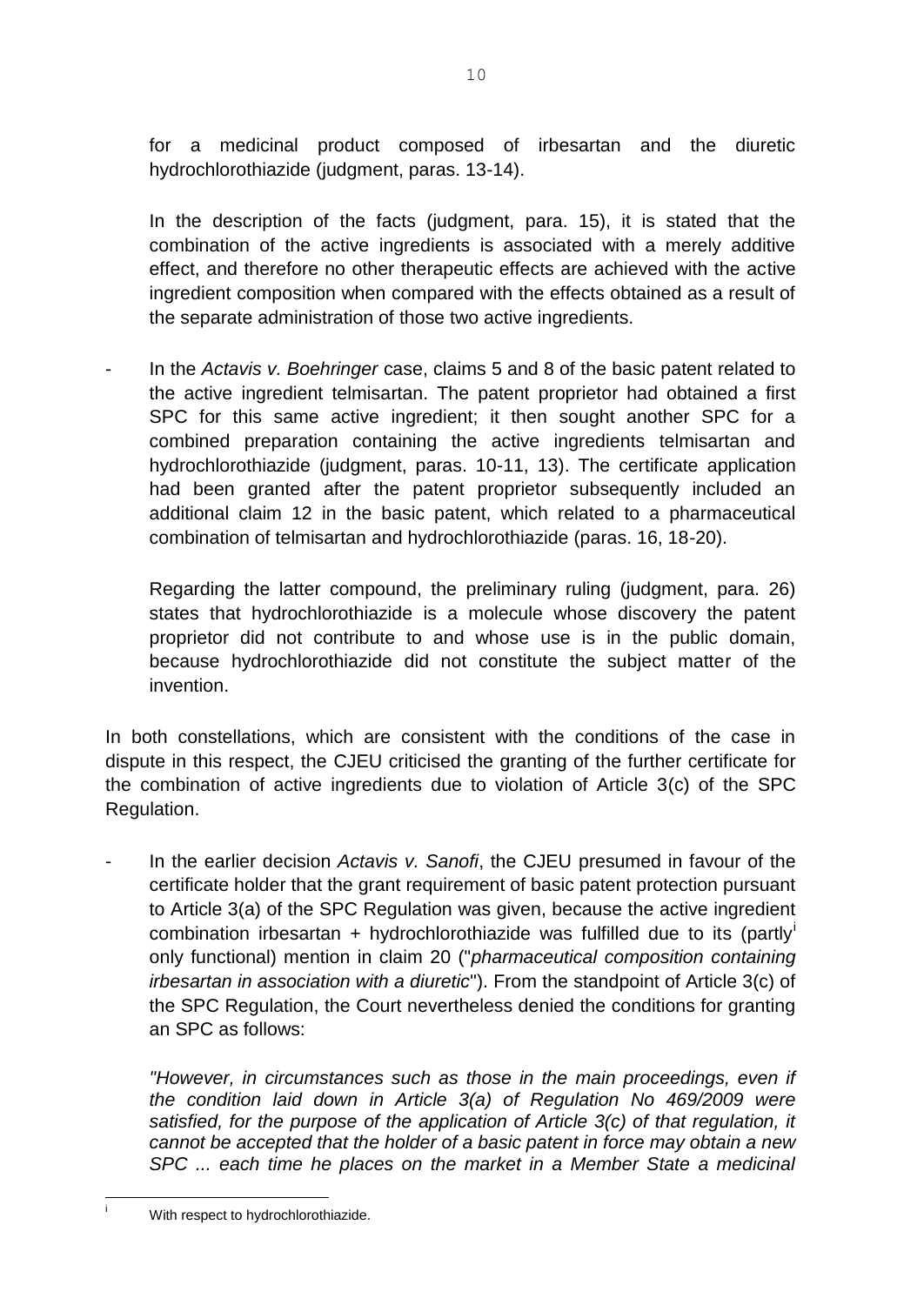*product containing, on the one hand, the principle active ingredient, protected as such by the holder's basic patent and constituting, according to the statements of the referring court, the core inventive advance of that patent, and, on the other, another active ingredientii which is not protected as such by that patent."*

(judgment, para. 30, footnotes and underlining added)

The guiding principle of the preliminary ruling reads accordingly:

## *"In circumstances*

*... where, on the basis of a patent protecting an innovative active ingredient and a marketing authorisation for a medicinal product containing that ingredient as the single active ingredient, the holder of that patent has already obtained a supplementary protection certificate for that active ingredient*  entitling him to oppose the use of that active ingredient, either alone or in *combination with other active ingredients,*

*Article 3(c) of Regulation (EC) No 469/2009 of the European Parliament and of the Council of 6 May 2009 concerning the supplementary protection certificate for medicinal products must be interpreted as precluding that patent holder from obtaining – on the basis of that same patent but a subsequent marketing authorisation for a different medicinal product containing that active ingredient in conjunction with another active ingredient which is not protected as such by the patent – a second supplementary protection certificate relating to that combination of active ingredients."*

- In the *Actavis v. Boehringer* case that was decided later, the CJEU's considerations were no different on the merits, and it certainly did not indicate that intended with its decision to depart in any way from the legal position taken by another chamber with the previous preliminary ruling in *Actavis v. Sanofi*. Since every preliminary ruling of the CJEU binds all the authorities and courts of all Member States in their application of the law – as will be explained in more detail below – it appears to be ruled out a priori that in a decision by a (single) chamber, an interpretation of the law is ordered – and at best "between the lines" – which contravenes the previous preliminary ruling of another CJEU chamber regarding the same provision. It would be completely unclear in such a case which guidelines for the interpretation of the law should now be followed in legal relations, which is obviously untenable. In the case of divergent views on the interpretation of the law, only one scenario is conceivable and realistic, namely that the chamber later seised of the matter would have appealed to the CJEU's Grand Chamber due to its doubts as to the correctness of the preliminary ruling of another chamber, in order to achieve definitive clarity on the disputed question of interpretation. This did not occur here, though, which in itself makes it seem impossible to conclude that

ii

Hydrochlorothiazide.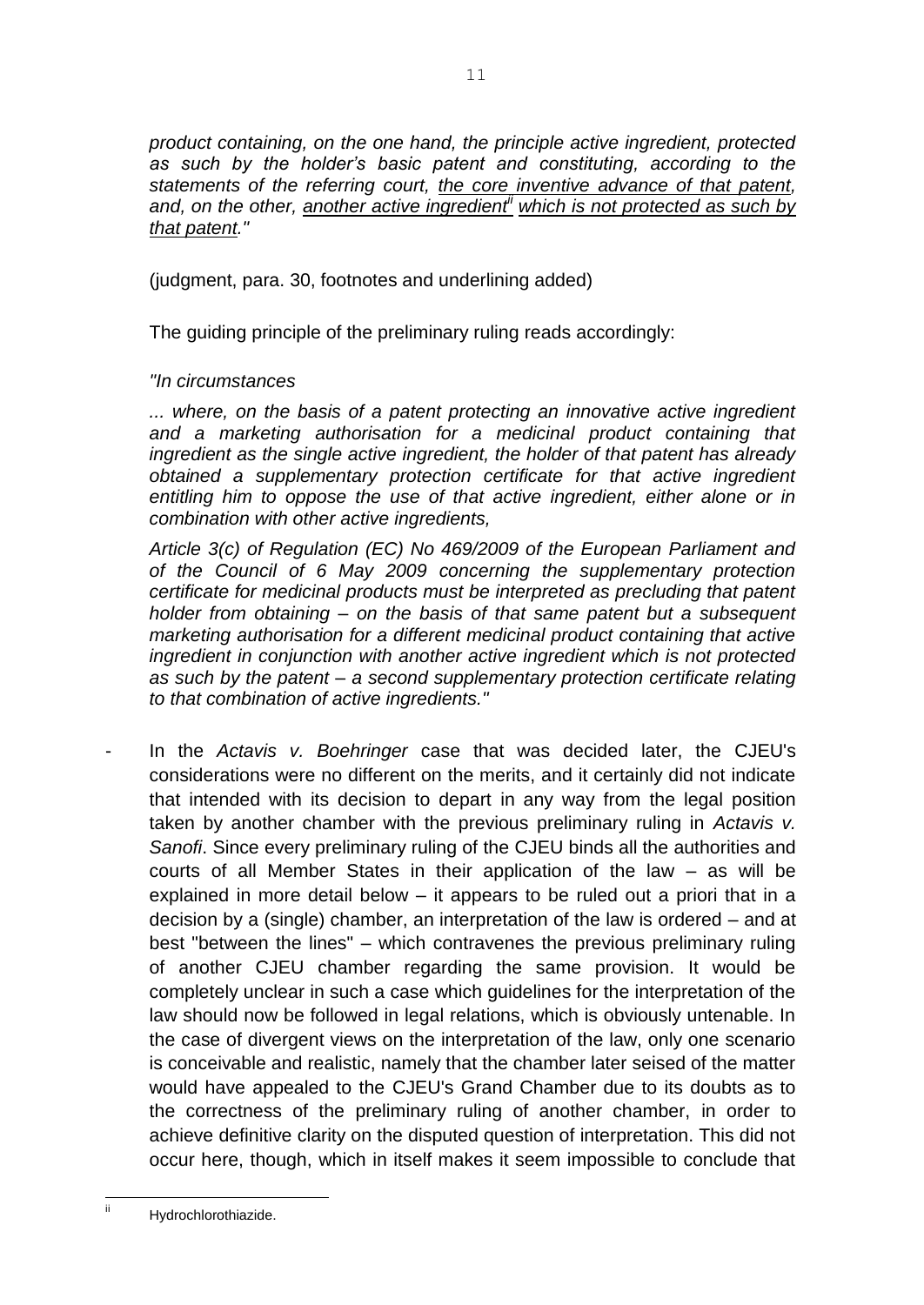the CJEU's observations on the merits in the *Actavis v. Boehringer* case were intended to take a deviating position in the interpretation of Article 3(c) of the SPC Regulation than that which can be found on the merits in the preliminary ruling in the *Actavis v. Sanofi* case.

Furthermore, the *Actavis v. Boehringer* decision also expressly states – fully consistently with the considerations in the earlier *Actavis v. Sanofi* decision:

**"...** [I]f it were accepted that all subsequent marketing of an active ingredient in *conjunction with an unlimited number of other active ingredients which do not constitute the subject-matter of the invention covered by the basic patent would confer entitlement to multiple SPCs, that would be contrary to the requirement to balance the interests of the pharmaceutical industry and those of public health as regards the encouragement of research within the European Union by the use of SPCs ...* 

*Accordingly, ... it cannot be accepted that the holder of a basic patent in force may obtain a new SPC ... each time he places on the market in a Member State a medicinal product containing, on the one hand, an active ingredient, protected as such by the holder's basic patent and constituting the subjectmatter of the invention covered by that patent, and, on the other, another substance which does not constitute the subject-matter of the invention covered by the basic patent."*

(judgment, paras. 36-37)

The legal consequences to be drawn from this with respect to a case constellation such as that in dispute are presented even more clearly:

*"In the light of the foregoing considerations, ... Article 3 ... (c) of Regulation No 469/2009 must be interpreted as meaning that where a basic patent includes a claim to a product comprising an active ingredientiii which constitutes the sole subject-matter of the invention, for which the holder of that patent has already obtained an SPC, as well as a subsequent claim to a product comprising a combination of that active ingredient and another substanceiv , that provision precludes the holder from obtaining a second SPC for that combination."*

(judgment, para. 39 and guiding principle; footnotes added)

(3)

Whether the above considerations are accurate or convincing is not up for debate. This is because preliminary rulings of the CJEU are binding (unlike judgments of the German Federal Court of Justice (BGH)) beyond the individual case in which the preliminary ruling is handed down – precisely because they are intended to enforce a uniform application of the EU provisions in all Member States of the Community. It is therefore utterly immaterial which application of Article 3(c) of the

iii  $iiii$  telmisartan (claims 5, 8).

telmisartan + hydrochlorothiazide (claim 12).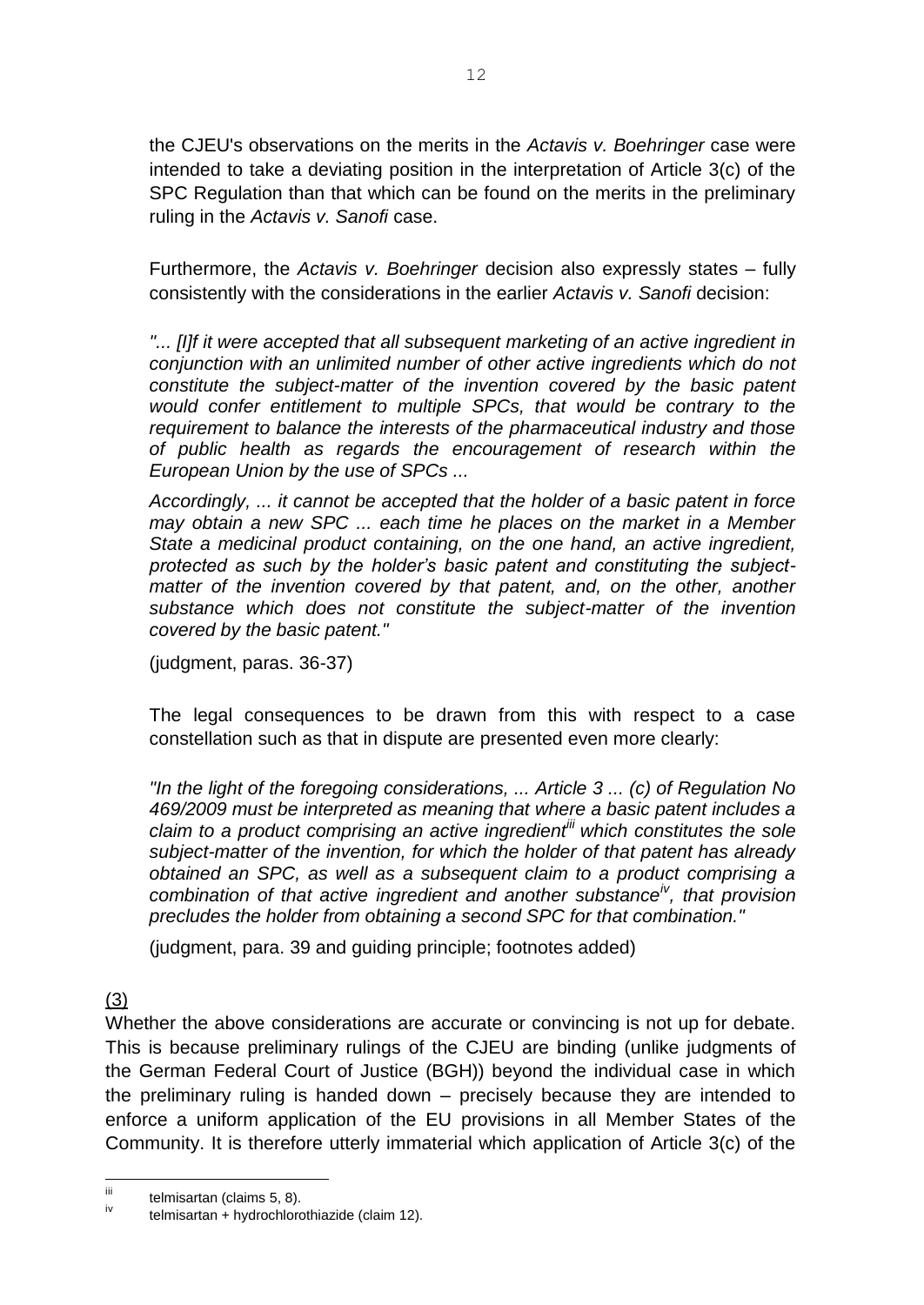SPC Regulation the parties or the Regional Court consider to be correct, just as it would be completely meaningless which understanding of the provision the Division would prefer. The only factor that is decisive are the considerations on the interpretation of the law undertaken by the CJEU. If they are applicable to the case in dispute because it is the same as or sufficiently similar to the main proceedings in factual respects on which the preliminary rulings are based, the granting of a second certification must be omitted with regard to the secondary protection of the active ingredient combination ezetimibe + simvastatin. It can only come into consideration if the facts in the case in dispute diverge so strongly from the circumstances in *Actavis v. Sanofi* and *Actavis v. Boehringer* that there are legitimate reasons to presume that the CJEU would have reached a different decision under *such* (deviating) conditions, namely in favour of the granting of a second certificate.

The CJEU preliminary ruling in the *TEVA v. Gilead* case does not alter this in any way. It was adopted exclusively in respect of Article 3(a) of the SPC Regulation, and is therefore inconsequential for the interpretation of Article 3(c) of the SPC Regulation for this reason alone. Injunction Plaintiff's contrary legal position fails to recognise that CJEU preliminary rulings – as will be explained in more detail below in another context – have an absolute binding effect, and that effect prohibits the drawing of conclusions from considerations regarding the interpretation of a provision that is not discussed at all in the grounds of the preliminary ruling in question (in this case *TEVA v. Gilead*) which contravene a preliminary ruling of the CJEU that was adopted on this very provision (in this case *Actavis v. Sanofi* and *Actavis v. Boehringer*).

#### (4)

Two things follow quite clearly from the two preliminary rulings of the CJEU in *Actavis v. Sanofi* and *Actavis v. Boehringer* – which are thus solely relevant in the context of Article 3(c) of the SPC Regulation: First, although the mere fact that in addition to the actual active ingredient of the invention, a combination of active ingredients is protected in the claims of the basic patent which contains the patented active ingredient combined with another chemical compound, suffices with respect to Article 3(a) of the SPC Regulation, it is not yet allowed the presumption that the combination of active ingredients separately protected in the basic patent gives rise to a *different* product for which a further certificate can be obtained following a SPC already granted for the single preparation. If only the separate claiming of the combination of active ingredients in the basic patent were to be critical, there would have been no reason to refuse the certificate for the combination of active ingredients, as the CJEU did, given the fact that the composition of the active ingredient in the two patent applications was expressly mentioned in the two patent applications (or this was presumed by the CJEU). Secondly – and on the other hand – a situation is conceivable in which a basic patent protects several distinct "products," which means that separate SPCs can be granted for each of the different "products" of the same basic patent.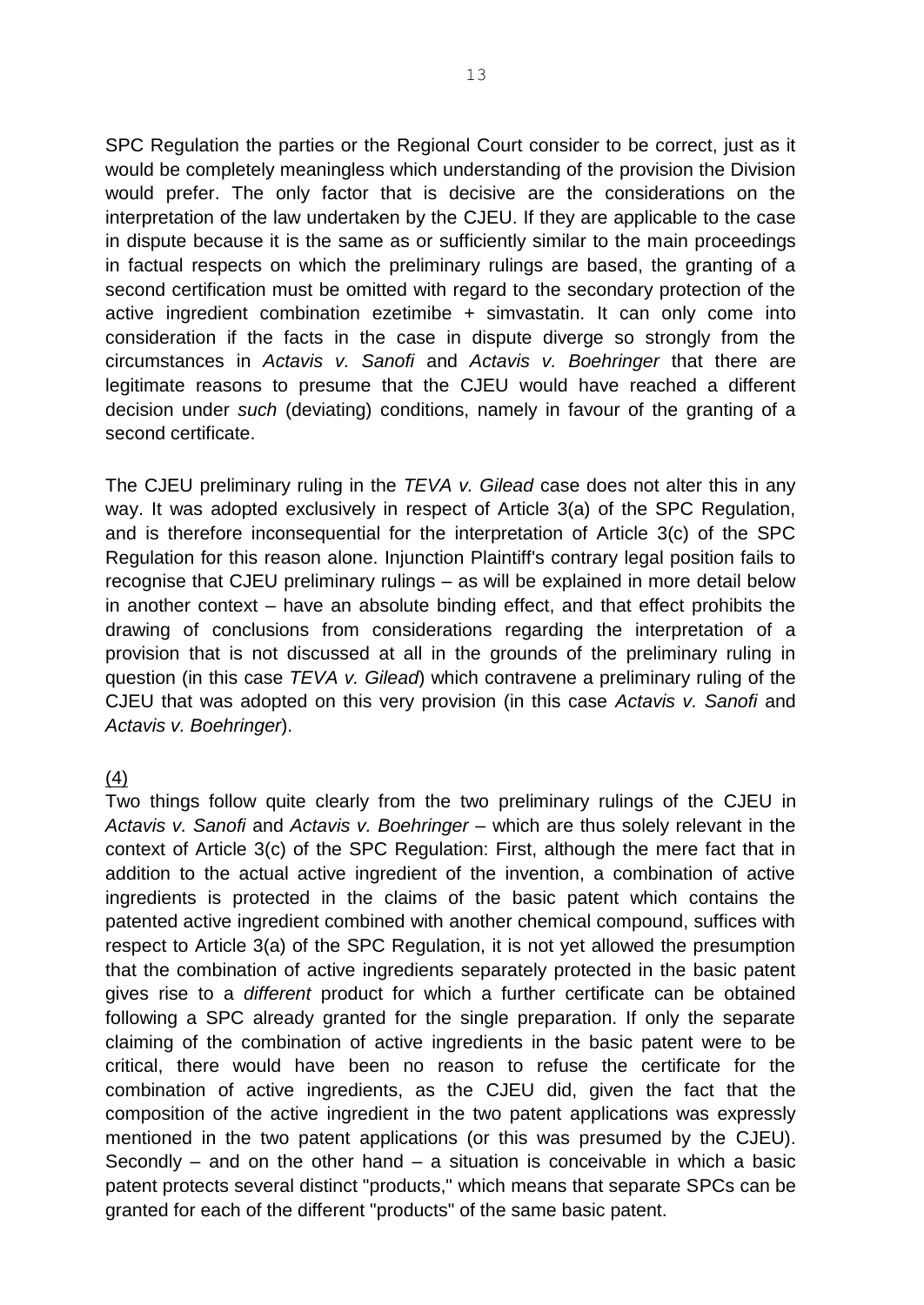#### (a)

What makes up the decisive qualitative difference between those case constellations for which the CJEU has rejected the repeated granting of certificates, despite separate basic patent protection for active ingredient combinations, and those case constellations in which it considers this to be possible, has not been formulated in detail in the preliminary rulings of the CJEU thus far. Nor do they comment on the legal standard applicable in connection with Article 3(c) of the SPC Regulation for identifying factual constellations in which several products are to be presumed, rather than the existence of just *one* product. The CJEU will need to make a binding specification in a future preliminary ruling as to what the decisive demarcation criterion should be, although it is currently scarcely possible to foresee in advance how this decision will turn out, as this is largely a "discretionary decision" as to where exactly the boundary should be drawn from which the granting of a second certification should be permissible.

## (b)

For proceedings for interim relief, the currently uncertain legal situation means that an injunction order can in principle only be considered under circumstances in which, despite all of the imponderables, it can already be reliably assumed at the present time that the possibility of a further grant of a certificate will be acknowledged. Conversely, such a measure will generally have to be excluded within the putative grey area between permissible and impermissible granting of certificates, which is consistent with the fact that the certificate holder would not be able to enforce judicial relief in main proceedings, either, because the infringement case would reasonably have to be stayed under the circumstances described until a preliminary ruling could be obtained from the CJEU in the proceedings on the validity. Put another way, interim relief is only possible if the case in dispute already deviate so greatly from the cases already negatively decided by the CJEU that, taking into account the considerations of the CJEU, a different assessment (in the sense of the admissibility of the granting of a second certificate) can reliably be presumed.

#### $(c)$

Indications as to what constitutes the relevant criteria for the determination of an additional product protected by the basic patent can at present be developed predominantly from the known circumstances of the cases which may have led the CJEU to refuse to issue the granting of a renewed certificate for the combination of active ingredients, and which are as follows:

- In the *Actavis v. Sanofi* case, a mere additive effect was associated with the additionally combined active ingredient hydrochlorothiazide, which is why no other therapeutic effects were achieved with the active ingredient composition than with the separate administration of the two active ingredients telmisartan and hydrochlorothiazide. Furthermore, the CJEU argued that the core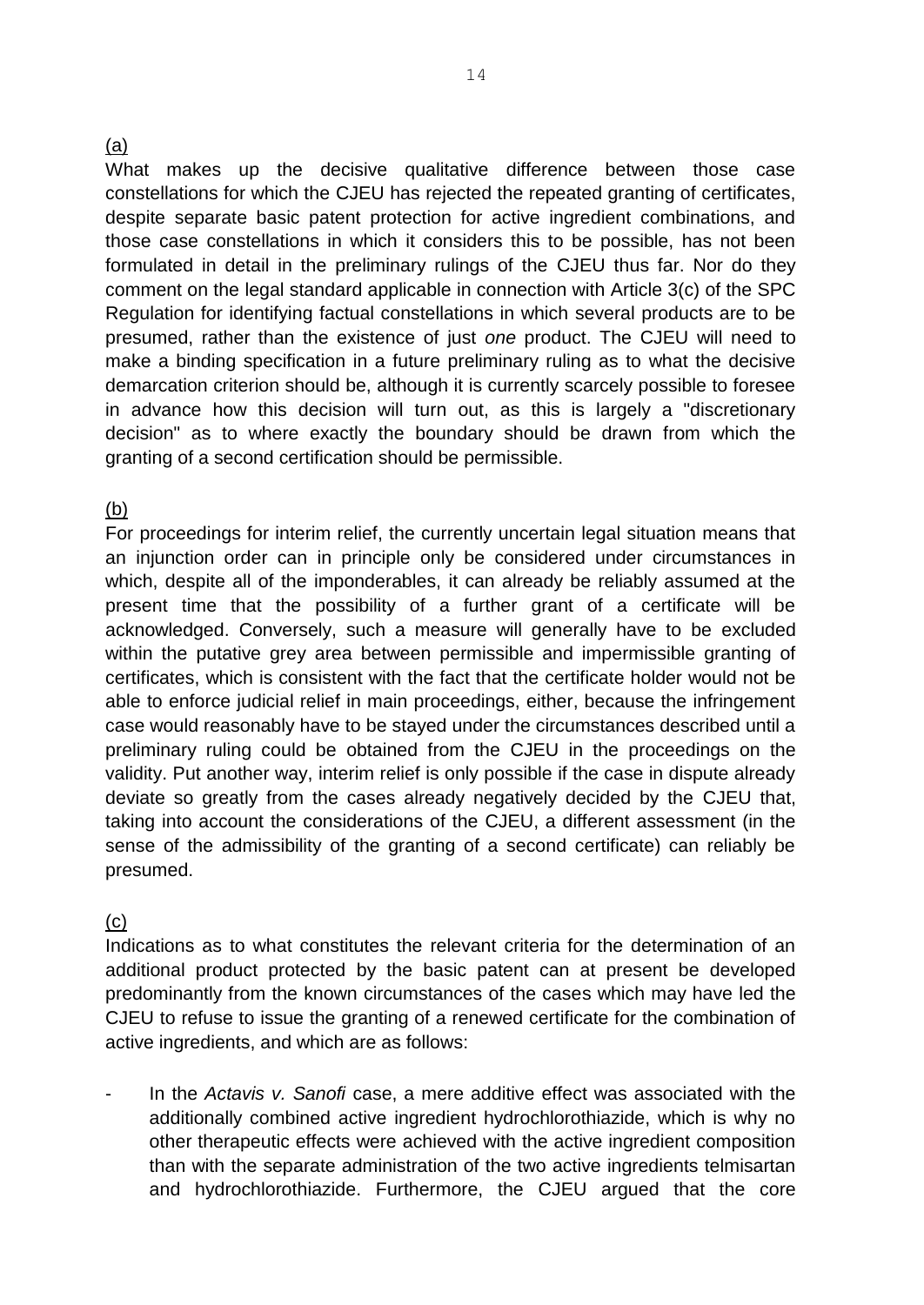inventive advance of the basic patent is the provision of the active ingredient telmisartan and not  $-$  as one must conclude  $-$  the active ingredient hydrochlorothiazide.

- In the *Actavis v. Boehringer* case, the CJEU mentions that the hydrochlorothiazide to be combined with the actual and inventive active ingredient of the basic patent, irbesartan, is a molecule whose discovery the patent proprietor did not contribute to and whose use is in the public domain.

In the understanding of the Division, the overriding commonality of both case configurations is that from the point of view of the person skilled in the art, nothing is revealed in the active ingredient combination – proposed in addition to the inventive single active ingredient – that would go beyond the obvious modification of the inventive single active ingredient. Rather, the technical contribution justifying the patent protection lies in the provision of the single active ingredient, having regard to which (possibly including its mode of action and/or therapeutic usefulness) no further creative considerations were required in order to recognise the usefulness of an active ingredient combination containing the patented active ingredient.

Viewed thusly, the question of whether one or two SPCs can be granted on the basis of the same basic patent is determined by whether the basic patent contains *one* invention or *two* of them. If only the provision of the single active ingredient deserves the predicate of an invention because the combination of active ingredients containing it is a familiar modification to a person skilled in the art, only the granting of a single certificate – specifically for the solely inventive single active ingredient – comes into consideration. In contrast, if the combination of active ingredients itself, in addition to the inventive single active ingredient, constitutes a further invention because it was only discoverable for the skilled person through independent creative considerations, then the basic patent covers two inventions, which is why two certificates are also possible, one for each of the two inventions.

A consideration to this effect is not precluded by the fact that the single active ingredient does not represent prior art for the active ingredient combination, because both share the same priority date. Notwithstanding this matter of course under patent law, it is readily conceivable that in addition to the single active ingredient, the active ingredient composition treated in the same patent also represents an independent invention, for example, because the proposed combined administration of the active ingredients is associated with surprising effects that are unforeseeable for the skilled artisan and therefore inventive . A differentiation according to the number of inventions contained in the basic patent is accordingly not only practically possible and realisable; it is also supported in other respects by the fact that, in the view of the CJEU, the extension of the term sought with the SPC is intended only for *that* invention, but not for all possible forms of this invention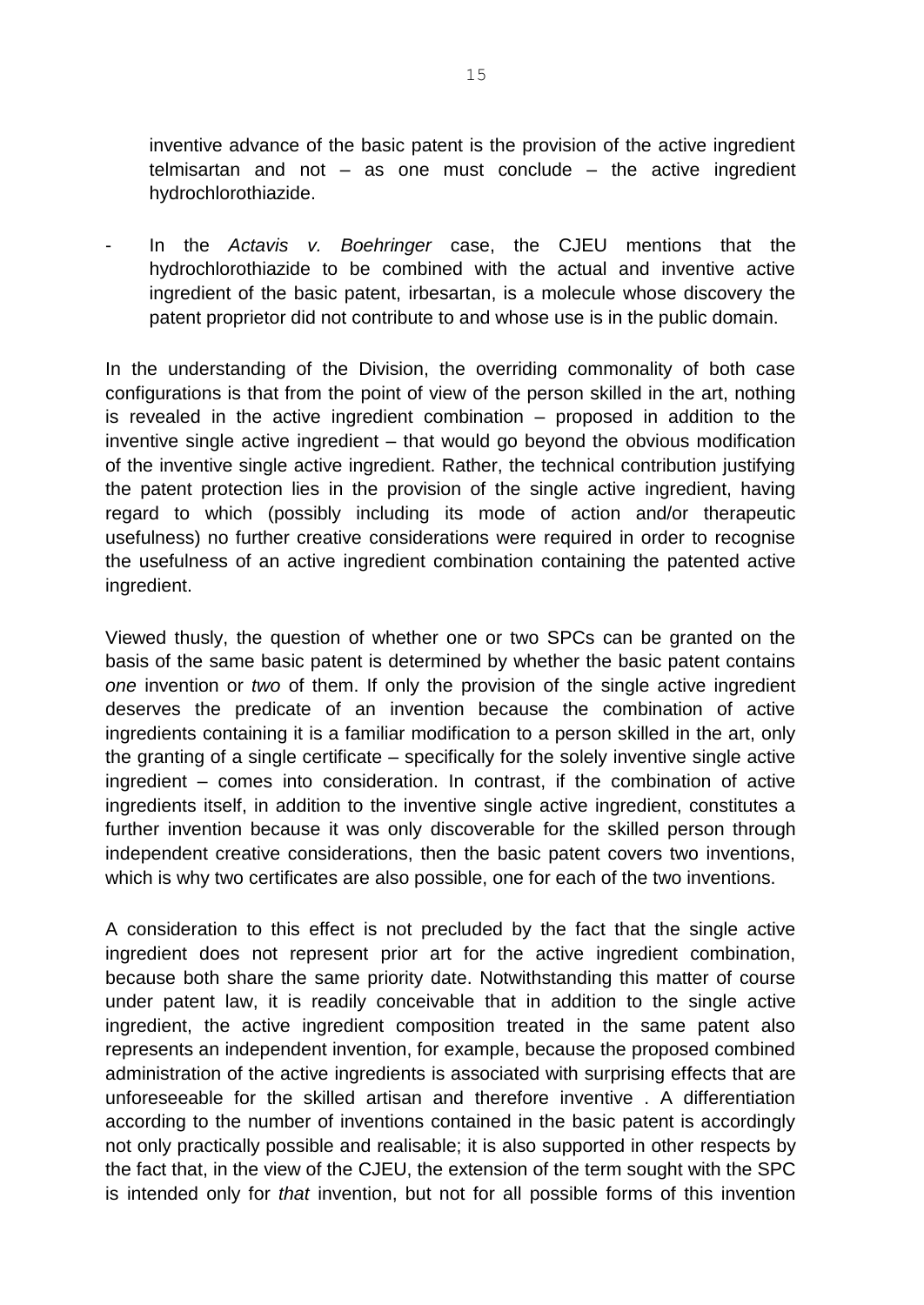provided to the public by the basic patent (CJEU, judgment of 12 March 2015 – C-577/13 (*Actavis v. Boehringer*), para. 35; CJEU, judgment of 12 December 2013 – C-443/12 (*Actavis v. Sanofi*), para. 40). If the combination of active ingredients does not constitute a separate invention in addition to the single active ingredient, but merely represents a variation (embodiment) of the inventive active ingredient, the term with the SPC for the single active ingredient, even to the extent it concerns the specific embodiment of its use in an active ingredient combination. There are no grounds for the granting of a second SPC, which is also objectively justified insofar as the certificate holder can take action with his SPC granted for the single active ingredient not only against single preparations, but also unrestrictedly against active ingredient combinations containing the certificate-protected active ingredient – among others. On the other hand, if the active ingredient combination represents a further, independent invention in addition to the single active ingredient and independently thereof, the granting of the certificate for the single active ingredient in relation to this further invention has not yet effected an extension of the term, which is why it is possible to grant a second certificate.

#### (d)

Whether the question of the existence of one or more inventions is contingent solely on the contents of the basic patent or whether later findings which result in a surprising effectiveness or usefulness of the combination of active ingredients are instead to be taken into account, cannot be reliably deduced from the preliminary rulings of the CJEU.

Since the SPC is intended to extend patent protection for the technical subject matter which the basic patent has made available to the general public by virtue of the invention (which is linked to the protection conferred by the basic patent as granted and not that protection which could instead have been claimed more broadly), it would seem more appropriate, in principle, not to perform, for the purpose of assessing the question of what constitutes the subject matter of the basic patent for which an extension of the term of protection is to be pronounced once, a retroactive (re-)evaluation of the individual claims against the background of the prior art on the priority date; rather, the focus should be on what the person skilled in the art would identify as those – one or two – invention(s) for which the basic patent was granted in light of the text of the specification and the patent drawings, if any, with reference to his knowledge of the art on the priority date. A second active ingredient to be combined, which was known per se from the study of the basic patent in the view of the skilled person and for which no unexpected effects are disclosed within the active ingredient combination, thus represents a possibly advantageous and preferred modification of the subject matter of the invention, but nothing more than that, namely a variation of that active ingredient and its use that is foreseeable for those of skill in the art and characterises the actual subject matter of the invention of the basic patent (cf. *Actavis v. Sanofi*).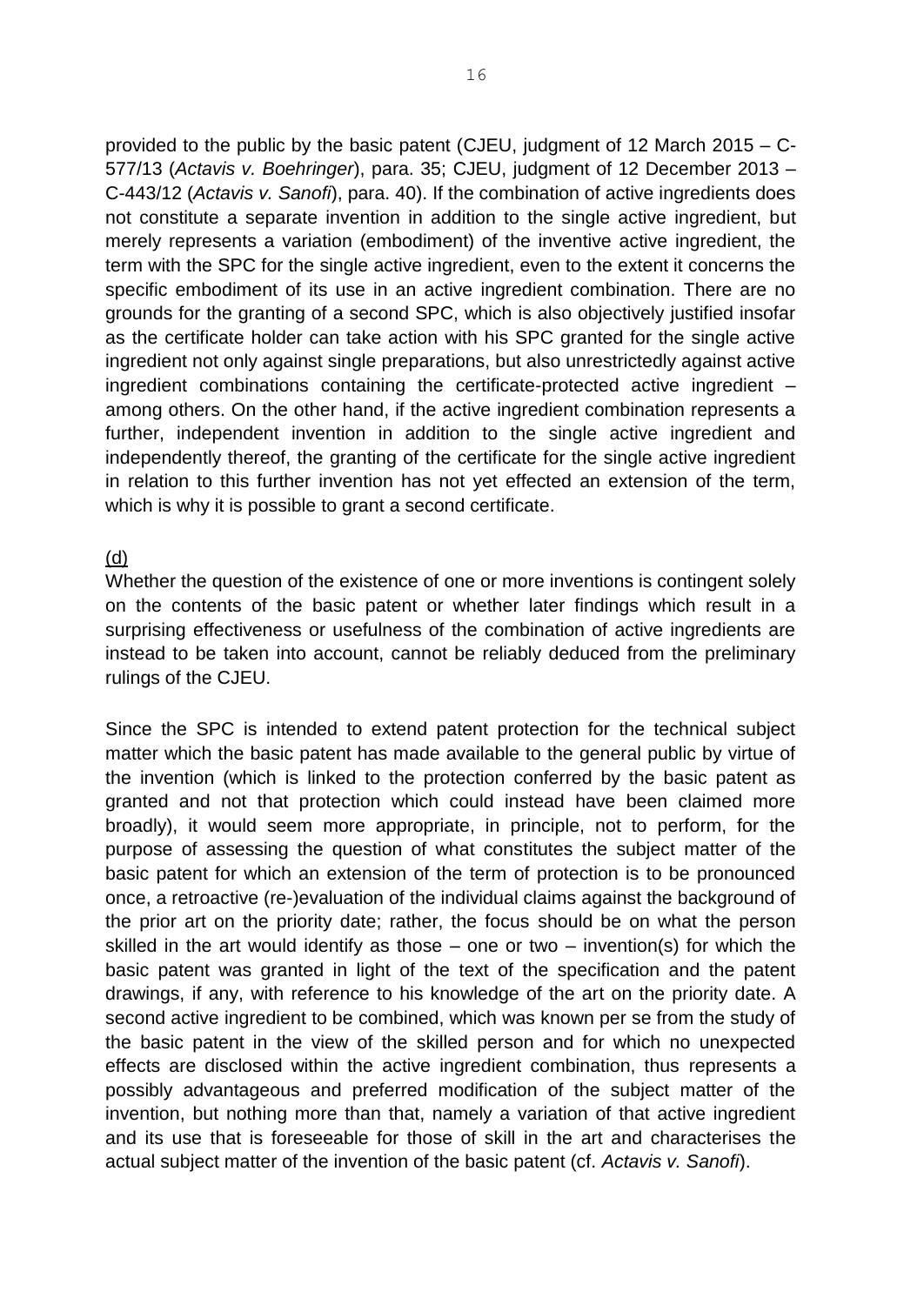Conversely, a patented combination of active ingredients, alongside a patented single active ingredient, represents a separate, further product (invention) of the basic patent where the contents of the patent, when read with the requisite technical knowledge, indicates to the skilled person that not only the provision of the single active ingredient was filed and recognised as an inventive achievement, but that this is also the case in isolation for the second, combined active ingredient (cf. *Actavis v. Boehringer*). With the same consequences, it is conceivable that, although the second active ingredient of the protected combination is not in itself considered to be inventive, the proposed combination of active ingredients is, whether because, for instance, it claims in advance to have unexpected synergistic therapeutic effects, or whether the combination of active ingredients, despite producing no increased benefit, should nonetheless be surprisingly useful because unexpected additive treatment effects and at the same time reduced side effects are obtained than those to be expected from an application of the inventive single preparation, or whether surprisingly lower side effects are reported (because, for example they cancel each other out) than those that were expected from the two combined active ingredients.

In the context of the above considerations, there is no substantive examination of patentability, which would indeed be inappropriate under Article 3 of the SPC Regulation, as the question of inventive step only arises in principle in the context of a challenge to the validity of the basic patent, while the case of the nullity of an SPC is solely a matter of whether the filed active ingredient represents a protected subject matter of the basic patent (Article 3(a) of the SPC Regulation) and if a certificate has already been granted for it (Article 3(c) of the SPC Regulation). To the extent that it is clarified for the latter purpose – as explained above – whether the basic patent (as worded and as its claims are explained for the person skilled in the art in the descriptive text) has *one* or more invention(s) as its content, only the content of the basic patent is determined by way of interpretation of the property right, but it is not verified whether the contents of the patent specification that are indicative of one or more subject matters of the invention are consistent with the true technical conditions.

If the basic patent merely presents the active ingredient combination placed under secondary protection as one possible embodiment of the invention of the single active ingredient, it is therefore inconsequential that its provision actually constituted an independent invention. No pertinent examination takes place, and the grant of a single SPC for the solely inventive single active ingredient of the basic patent is all that occurs. This is also appropriate, because the patent proprietor would have been at liberty to word the basic patent in a technically accurate manner (scil. in the sense of the existence of two inventions), or else, if he was still uncertain of the independent grantability of the active ingredient combination at the time of the filing of the basic patent, to refrain from mentioning it in the basic patent within the period of time allowed for a separate subsequent application. The basic patent therefore relating only to the single active ingredient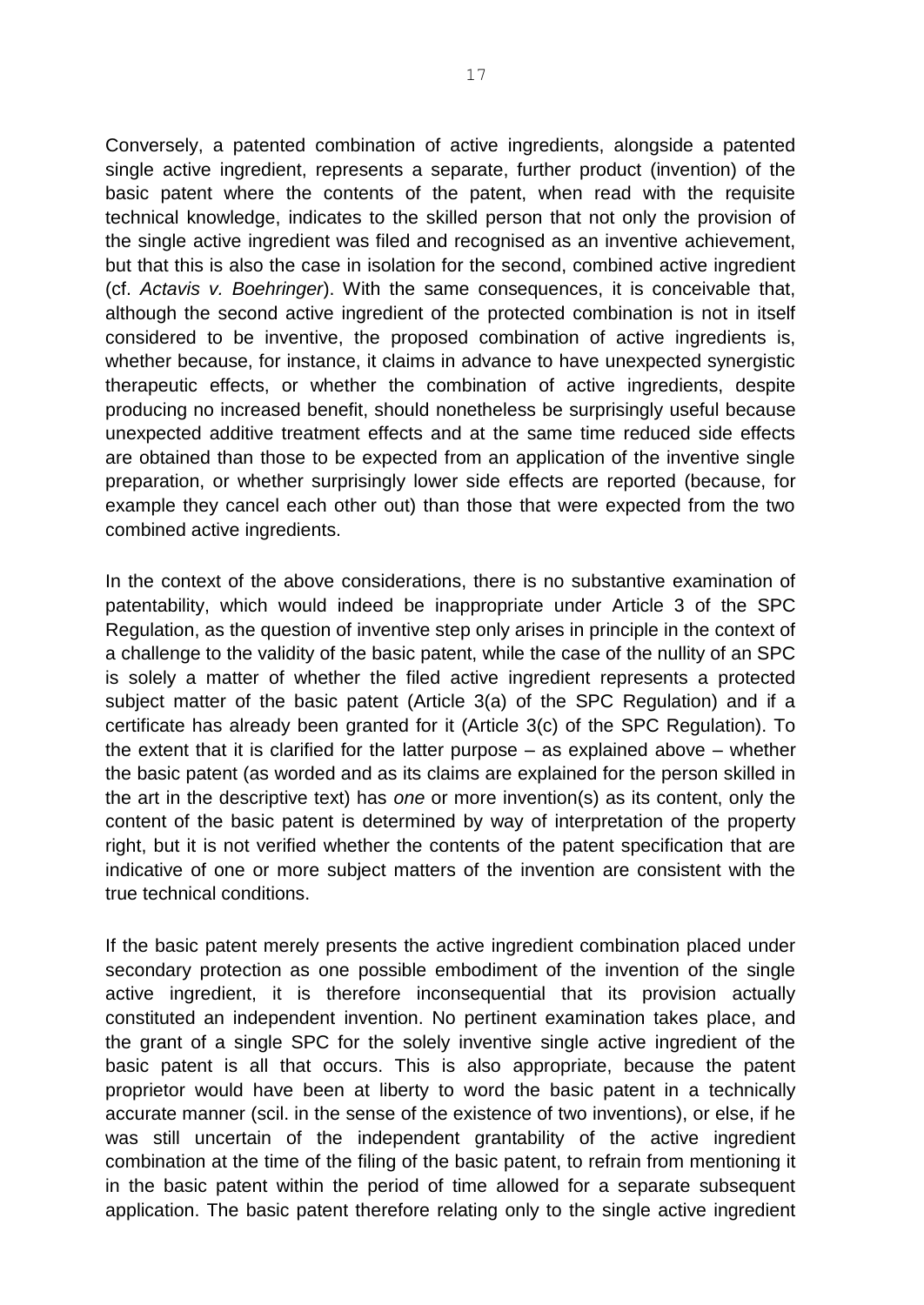would nevertheless confer patent protection to him against any combination of active ingredients containing the patented active ingredient; at the same time, he would retain the option of a later separate subsequent application for the combination of active ingredients, as soon as their particular (inventive) usefulness had become verifiable. Any patent proprietor who acts strategically inexpediently in this respect by overhastily extending the basic patent to a combination of active ingredients whose surprising usefulness and advantageous effects have not yet been reliably recognised must bear the legal consequences of his actions, given aspects of fairness.

Of course, the reverse constellation is also thinkable where the basic patent wrongly claims two independent inventions, even though no such thing exists at all with regard to the active ingredient combination. According to the foregoing, two certificates would have to have been granted in this case, with this being the case even after an attack on the legal validity of the basic patent; this would be unsuccessful due to the fact that the granted ancillary claim for the combination of active ingredients would have to be valid independent of its own inventive step, as it is supported by the inventive achievement that required the provision of the single active ingredient. If a nullity attack on the basic patent were to be unsuccessful – as described – no interpretation-relevant correction of the descriptive text could take place that addresses the true facts, either (scil. existence of only *one* invention with respect to the single active ingredient). Ultimately, though, there can be no serious doubts that the patent proprietor may not be allowed to illegitimately obtain an additional second certificate, to which he is not entitled according to the objective facts, by means of an objectively incorrect, possibly even deliberately incorrect representation of the technical circumstances. Therefore, for the factual circumstances under consideration, an exception must be allowed to the principle that only the actual content of the basic patent is of interest for the granting of the certificate. As regards the accusation that the basic patent unjustifiably lays claims to two independent inventions, the question (which is per se meaningless at this point) as to whether two independent inventions are truly given is to be investigated in the context of the granting of a second certificate for the combination of active ingredients (as no consideration is given to this in the legal validity proceedings on the basic patent).

(4)

In the case in dispute, the content of the basic patent does not provide sufficient evidence that the combined use of ezetimibe and simvastatin, compared to the single preparation ezetimibe, is capable of supplying advantages that were unforeseeable on the priority date which could suggest that the combination of active ingredients placed under secondary protection is more than a mere modification of the invention of the ezetimibe active ingredient; on the contrary, the circumstances in the case in dispute is quite similar to the one in the main proceedings for which the CJEU already rejected a second certificate in its preliminary ruling in *Actavis v. Sanofi*.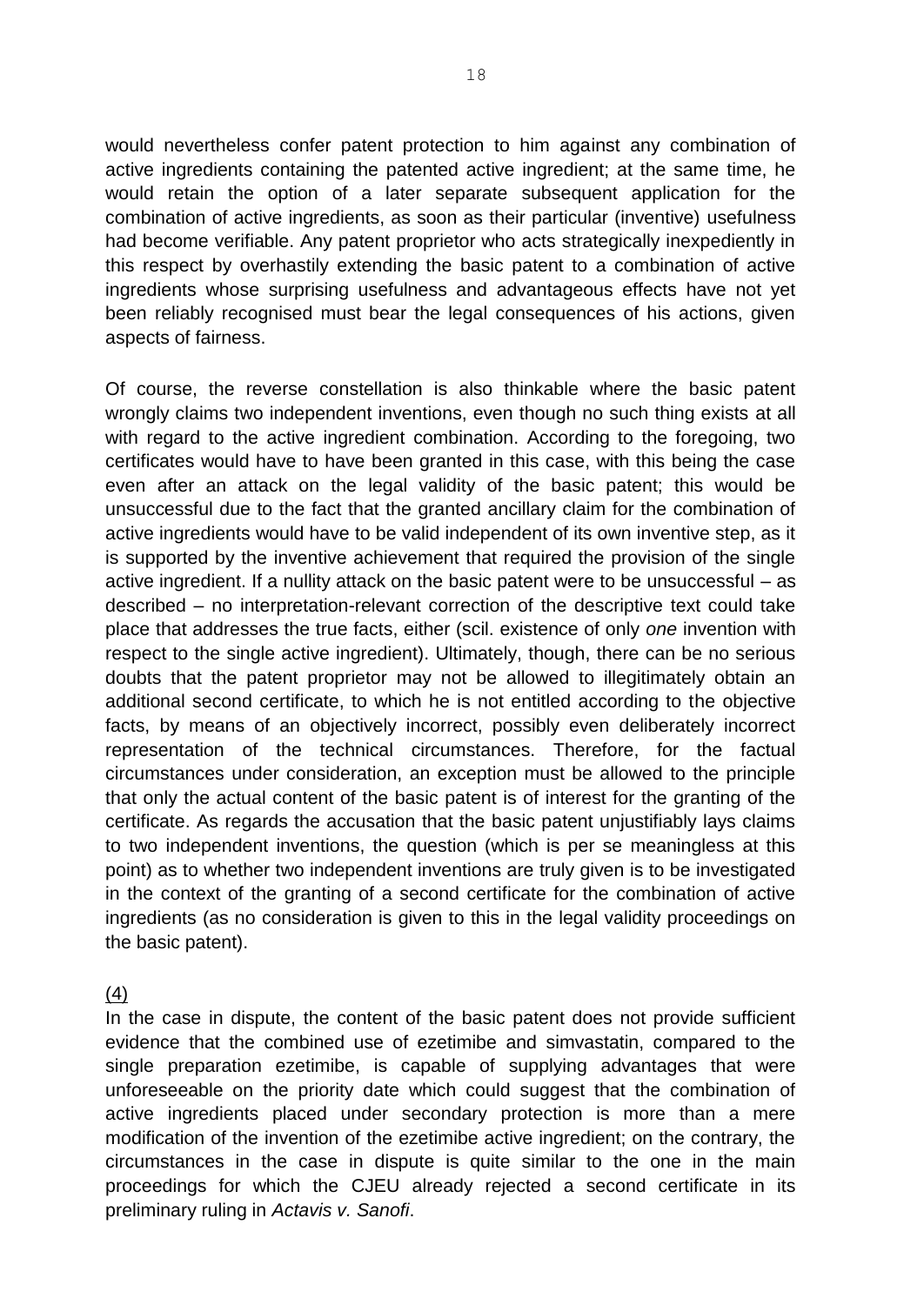## (a)

As in that case, the Regional Court too held that the person skilled in the art can attribute a merely additive therapeutic effect to the disputed active ingredient combination ezetimibe + simvastatin, expressed in the fact that the active ingredient simvastatin that was established on the priority date for cholesterol treatment – as in the previously known prior art – reduces the synthesis of cholesterol in the liver, while ezetimibe also pursues the inventively novel approach of additionally inhibiting the intestinal absorption of dietary cholesterol. Since the basic patent does not suggest at any point that in combination with the active ingredient ezetimibe of the invention, the common active ingredient simvastatin has an unexpected efficacy beyond what is expected in a respective monotherapy, the person skilled in the art can conclude from reading the basic patent that each of the combined active ingredients makes its expected contribution to the cholesterol reduction, namely ezetimibe in the intestine in the manner described in the basic patent for the novel active ingredient, and simvastatin in the liver as was foreseeable by the skilled person having the knowledge of the priority date. It may well be that the usefulness of hydroxy-substituted azetidinones (especially ezetimibe) had not yet been conclusively clarified at the time, because there was no already *approved* active ingredient in this class whose utility and harmlessness had been certified. The Division also cannot rule out, for lack of its own technical expertise, that the person skilled in the art by no means considered the active ingredient combination placed under secondary protection to be self-evident, because it was clear to him that the interactions of the combined active ingredients ezetimibe and simvastatin had not yet been explored and were therefore uncertain. Leaving aside whether and, if so, what legal consequences are to be drawn from the fact that given such a starting position, Injunction Plaintiff would have only made speculative considerations in the basic patent on the efficacy and safety of the active ingredient combination claimed by it, the only decisive factor in the present injunction proceedings is that no such certainty from the view of the skilled person is attainable for the Division without expert advice (which is inadmissible in the proceedings for interim relief on grounds of procedural law) that could cause the issuance of an order for injunctive relief to be justified.

Even though this is no longer decisive in view of the foregoing, the merely additive effect of the combined active ingredients, which take action at different points in the organism, is also consistent with the actual conditions according to the current state of knowledge. With reference to concrete trial results that were the basis for the authorisation of the medicinal product, the Regional Court namely determined that the purely cumulative effects in the reduction of LDL cholesterol result that are shown in the table below:

| <b>Active ingredient</b><br>administration | <b>Reduction in</b><br>cholesterol | <b>Total reduction</b><br>in cholesterol |
|--------------------------------------------|------------------------------------|------------------------------------------|
| Monopreparation 10 mg                      | 27 %                               |                                          |
| simvastatin                                |                                    |                                          |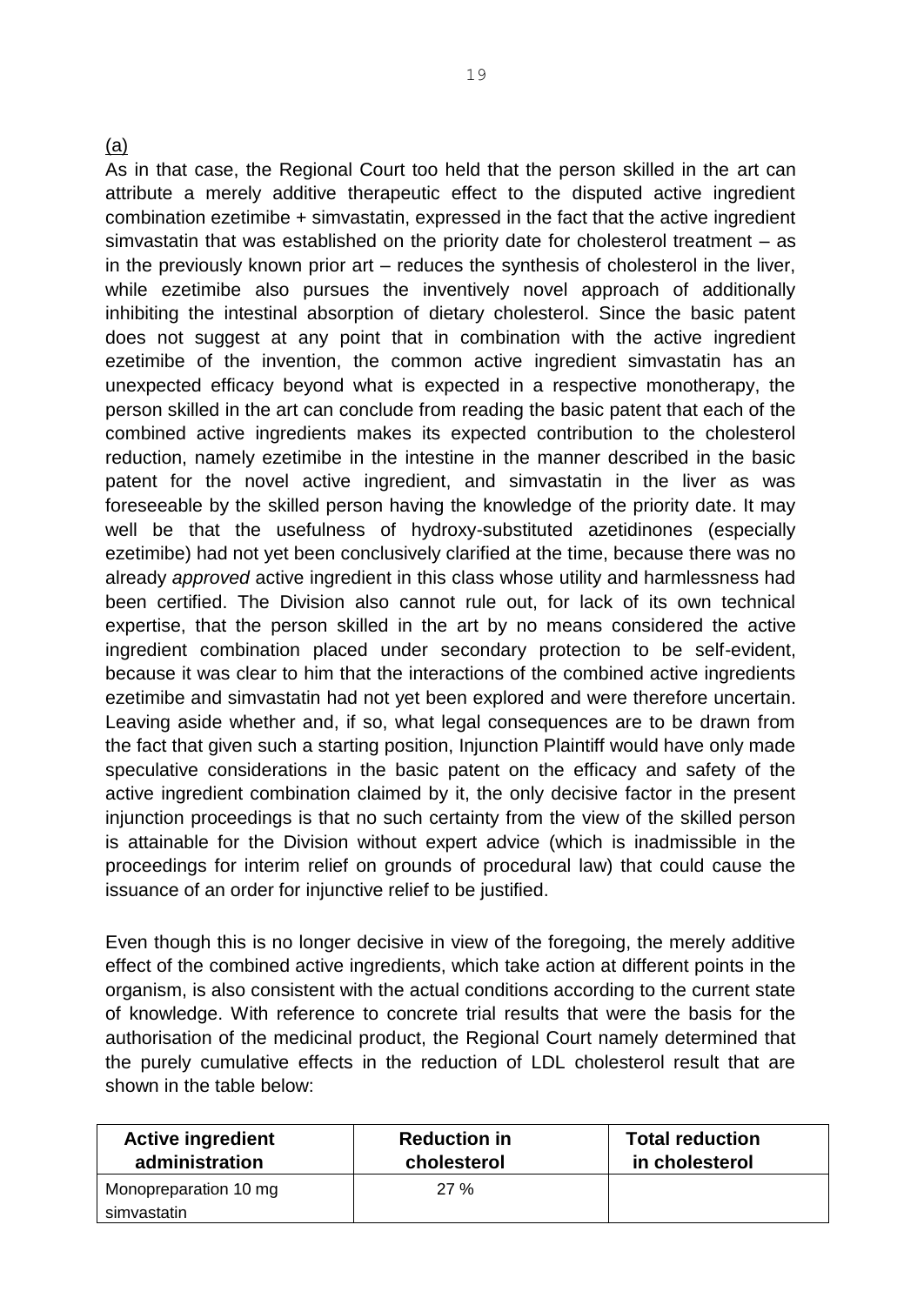| Monopreparation 10 mg<br>ezetimibe | 19 %   |      |
|------------------------------------|--------|------|
|                                    | Total: | 46 % |
| Combination of 10 mg               |        | 46 % |
| ezetimibe + 10 mg                  |        |      |
| simvastatin                        |        |      |

In its appeal, Injunction Plaintiff has nothing to counter the foregoing findings of the Regional Court. In its application (page 9), it itself stated – on the contrary:

*"The combined use of both hydroxy-substituted azetidinones, such as ezetimibe, and cholesterol biosynthesis inhibitors, such as simvastatin, exploits the combined effect of both active ingredients. On the one hand, the active ingredient ezetimibe reduces the absorption of dietary cholesterol in the digestive tract. On the other, the use of simvastatin ensures that the body's own production of cholesterol* (note: in the liver) *is inhibited. This helps to*  lower the total amount of cholesterol in the body and thereby prevent *atherosclerosis, or to reduce and reverse its harmful effects."*

Consequently, it merely referred elsewhere in the application (page 11) to an increased therapeutic benefit of the combination of active ingredients compared to monotherapy with statins, which obviously does not contravene a purely additive effect of the combined active ingredients in the cholesterol reduction.

## (b)

Given that claim 17 equally names various other statins as the active ingredient to be combined with ezetimibe in addition to simvastatin (including lovastatin, pravastatin, fluvastatin), all of which are identified as suitable for cholesterol biosynthesis inhibition, there is no reason to presume that the selection of the specific inhibitor simvastatin could for instance constitute a contribution going beyond what was directly obvious (namely the use of a common statin to influence cholesterol synthesis in the liver). Injunction Plaintiff has nothing of substance to counter these accurate considerations of the Regional Court, either.

Again, nothing else results in the present context, if – solely as a precautionary measure – the current state of knowledge is additionally taken into consideration. In this regard, the Regional Court held – unchallenged by the appeal – that according to the explanations of Injunction Plaintiff's own private expert (Prof. Dr. Assmann), not only simvastatin proved to be effective in combination with ezetimibe, but equally lovastatin, pravastatin and atorvastatin.

#### c)

Instead, Injunction Plaintiff primarily argues that reduced side effects are associated with the combination therapy, which had made the combination of active ingredients usable for a broad patient population. This aspect too – as the Regional Court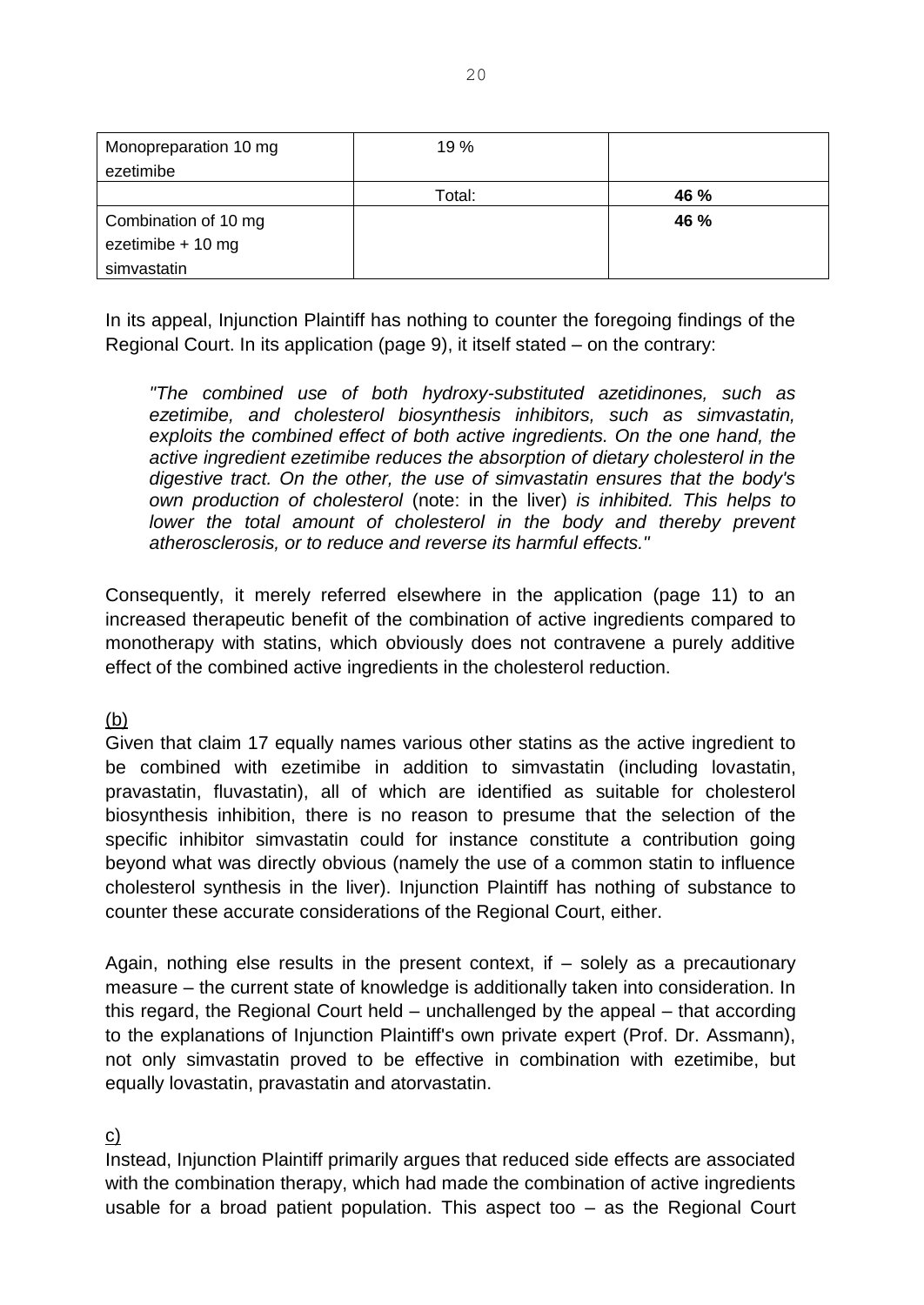rightly observed – is not mentioned at all in the basic patent and must therefore be disregarded in the legal assessment. In the appellate proceedings as well, Injunction Plaintiff cannot name even a single passage of the specification that deals with the problem of side effects and any related advantages of the combination of active ingredients, but confines itself to inadequate blanket assertions.

There is also no indication that the skilled person could have been aware on the priority date of the basic patent, without an explicit reference in the text of the description, of the relations which Injunction Plaintiff believes give rise to the particular value of its active ingredient combination of ezetimibe + simvastatin, where it states in its application (page 11):

*"This novel and innovative combination of two different groups of active ingredients made it possible to lower cholesterol levels beyond what was possible with statin therapy alone. In addition, the problem was solved that the use of statins can cause side effects and intolerances. The combination with novel active ingredients such as ezetimibe namely allowed the amount of statin administered to the patient to be reduced, while achieving the same or even better results in terms of lowering cholesterol levels. In other words, the active ingredient combination enables a broader therapeutic window."*

Hence, that the availability of an enteric, low side effect alternative active ingredient (ezetimibe) offers the option of avoiding high statin doses that are associated with significant side effects, by using ezetimibe in lieu of a portion of the harmful statin dose for cholesterol reduction, necessitates the knowledge that hydroxy-substituted azetidinones, and especially ezetimibe, have a significantly lower side-effect potential than statins, notably simvastatin. Nothing has been put forward, nor is anything apparent, indicating a pertinent knowledge in the art independently of a corresponding disclosure by the injunction patent specification. On the other hand, once said knowledge has been attained or is to be assumed in the context of the understanding in the art when reading the basic patent specification, it is a technical triviality that the adverse event record of a therapeutic treatment is necessarily more favourable if the dose of a side effect-intensive active ingredient (simvastatin) is reduced and replaced by the administration of another, side effect-free or low side effect active ingredient (ezetimibe).

(5)

The fact that parallel certificates were deemed grantable for the certificate of injunction in different European jurisdictions does not give rise to a decision that is more favourable to Injunction Plaintiff. Admittedly, the Division must take note of the findings in question and include them in its deliberations; however, it is of course not bound to them. They can therefore only be relevant in the sense and to the extent that they give rise to considerations that are germane to the decision, which are inconsistent with our view of the matter and therefore have to be considered